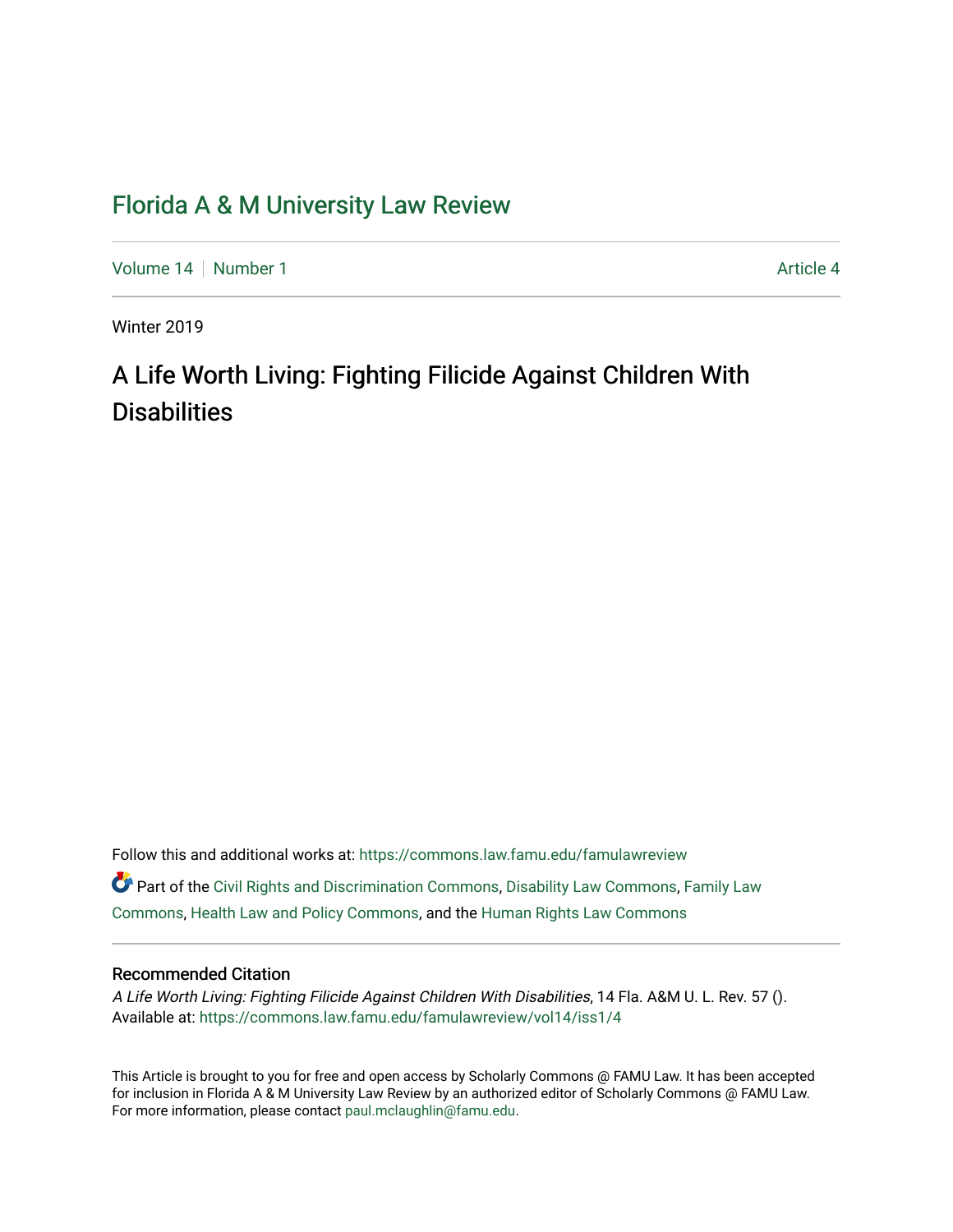# A LIFE WORTH LIVING: FIGHTING FILICIDE AGAINST CHILDREN WITH DISABILITIES

# *Haley Moss\**

|                                                     | .57 |             |
|-----------------------------------------------------|-----|-------------|
| I. A COMPLETELY UNFATHOMABLE CRIME AGAINST          |     |             |
|                                                     | 59  | $\mathbf R$ |
|                                                     | -60 | $\mathbf R$ |
| B. What's Gender Got to Do With It?                 | -61 | $\mathbf R$ |
|                                                     | 63  | R           |
| II. NO LOVE IN THE LAW, NO EMPATHY TOWARDS DISABLED |     |             |
|                                                     | 65  | R           |
| A. Do the Crime, If You Can't Do the Time?          | -67 | R           |
| B. Misplaced Sympathy: Lifting the Wrong Names and  |     |             |
|                                                     | 70  | R           |
| III. MOURN THE DEAD, FIGHT LIKE HELL FOR THE LIVING | 74  | R           |
|                                                     | 78  | R           |
|                                                     |     |             |

#### **INTRODUCTION**

In February 2010, multimillionaire Gigi Jordan took her eightyear-old son, Jude Mirra, to the luxurious Peninsula Hotel on Fifth Avenue in New York City.1 However, this was no lavish vacation or a sightseeing tour. Ms. Jordan took Jude to the Peninsula Hotel with a plan to take his life, as well as her own.2 Jude was no ordinary boy – he was profoundly autistic and unable to speak for himself.3 While in their extravagant hotel suite, Ms. Jordan fed Jude a lethal cocktail of prescription drugs mixed with alcohol and orange juice through a syr-

<sup>\*</sup> Haley Moss, Esq. J.D., University of Miami School of Law 2018; B.S., University of Florida, 2015; B.A., University of Florida, 2015. Thank you to my parents for always believing in me. This Article is dedicated to all of the tireless advocates within the disability community who are leading the charge towards greater acceptance, understanding, and inclusion – and those we have lost as victims of filicide.

<sup>1.</sup> *See* Sebastien Malo, *New York Socialite Sentenced to 18 Years in Poisoning Autistic Son*, REUTERS (May 28, 2015, 6:41 PM), https://www.reuters.com/article/us-usa-new-yorkautistic/new-york-socialite-sentenced-to-18-years-in-poisoning-autistic-son-idUSKBN0OD2 XW20150528; *see also* Al Baker & C.J. Hughes, *Mother Held in Death of Boy, 8, at Luxury Hotel*, N.Y. TIMES (Feb. 5, 2010), http://www.nytimes.com/2010/02/06/nyregion/06 hotel.html.

<sup>2.</sup> Baker & Hughes, *supra* note 1.

<sup>3.</sup> Malo, *supra* note 1.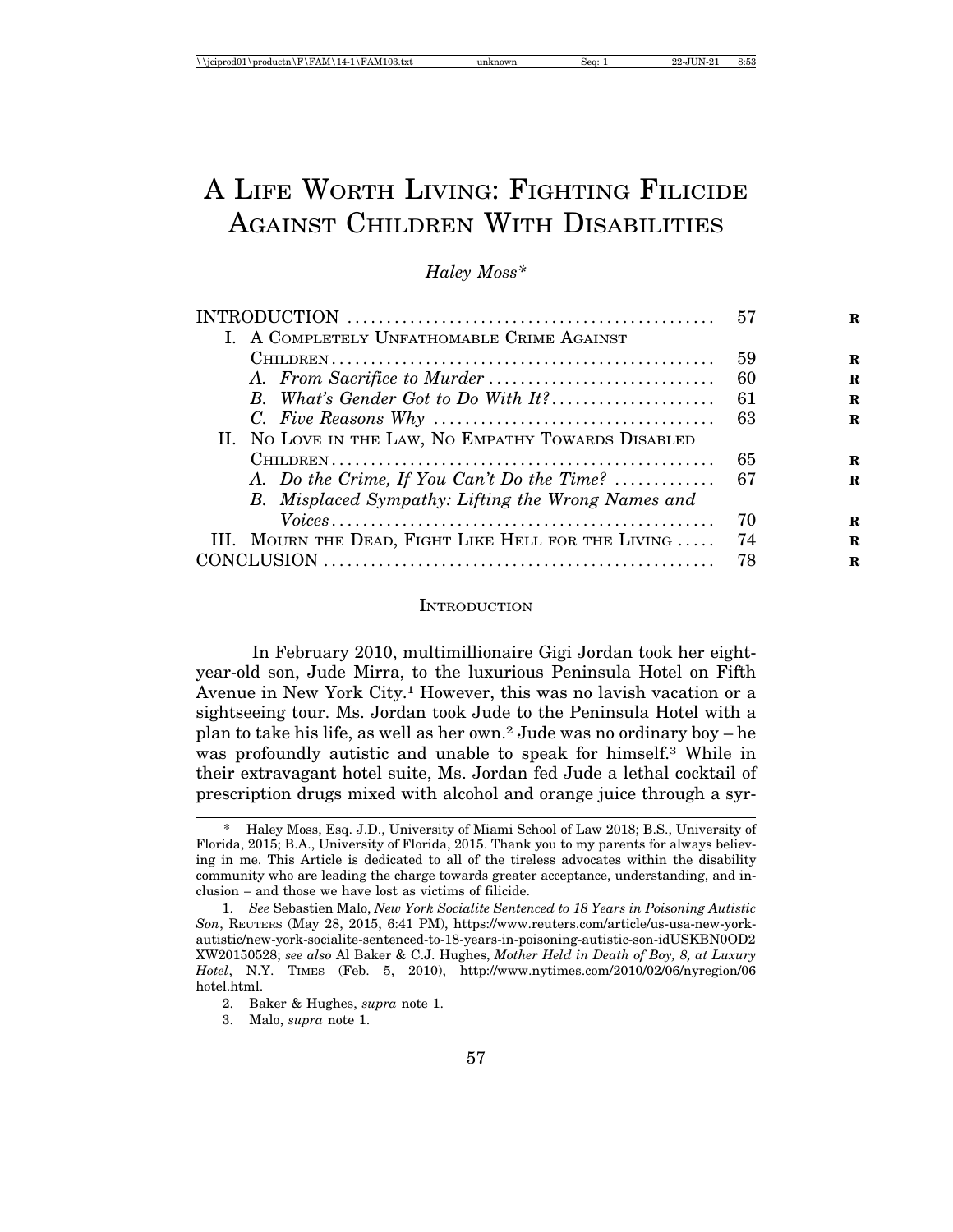inge, and attempted to take her own life immediately afterwards.4 Jude died at the hands of his mother in that hotel suite, while his mother's suicide attempt failed.5

Jude's death and Ms. Jordan's failed suicide attempt raised questions of motive and justice. Ms. Jordan alleged she was trying to protect her son from her two ex-husbands.6 In her defense, Ms. Jordan also claimed one of her ex-husbands was trying to murder her and further claimed if he succeeded, the other ex-husband would receive custody of Jude and would sexually abuse him.7

While she was on trial facing charges of murder and voluntary manslaughter, Ms. Jordan testified she wanted to spare her son from a lifetime of "unimaginable suffering."8 In closing arguments, Ms. Jordan's defense attorney told the jury she killed Jude "because she loved" him.<sup>9</sup> The jury sympathized with Ms. Jordan, and convicted her of voluntary manslaughter, but not murder. One convicted of voluntary manslaughter can receive a sentence of five to twenty-five years in prison whereas if Ms. Jordan had been convicted of murder, she would have received a sentence anywhere from twenty-five years to life in prison.10 Five years after killing her son, Ms. Jordan was ultimately sentenced to eighteen years in prison for voluntary manslaughter.11 The outraged judge said she exhibited "an absolute lack of any remorse."12

Jude Mirra is not the first or only disabled or autistic victim whose death was unnecessarily caused by a parent, and he most certainly will not be forgotten. Every year on March 1, the disability community and its allies gather at vigils throughout the world for the

12. *Id.*

<sup>4.</sup> Baker & Hughes, *supra* note 1.

<sup>5.</sup> Malo, *supra* note 1.

<sup>6.</sup> James C. McKinley, Jr., *Gigi Jordan Convicted of Manslaughter, Not Murder, in Son's Killing*, N.Y. TIMES (Nov. 5, 2014), https://www.nytimes.com/2014/11/06/nyregion/gigijordan-found-guilty-of-manslaughter-in-death-of-autistic-son.html.

<sup>7.</sup> *Id.*

<sup>8.</sup> Crimesider Staff, *NY Socialite Gigi Jordan Gets 15 Years for Killing Autistic 8- Year-Old Son*, CBS NEWS (May 28, 2015, 4:38 PM), https://www.cbsnews.com/news/newyork-socialite-gigi-jordan-gets-15-years-for-killing-autistic-8-year-old-son/.

<sup>9.</sup> McKinley, *supra* note 6.

<sup>10.</sup> *See id.*

<sup>11.</sup> Shayna Jacobs, *Gigi Jordan, Multi-Millionaire Mom who Forced Fatal Overdose on 8-year-old Son Inside Fifth Ave. Hotel, Gets Slammed with 18 Years in Prison*, N.Y. DAILY NEWS (May 28, 2015, 7:56 PM), http://www.nydailynews.com/new-york/nyc-crime/gigi-jor dan-18-years-prison-death-8-year-old-son-article-1.2239269.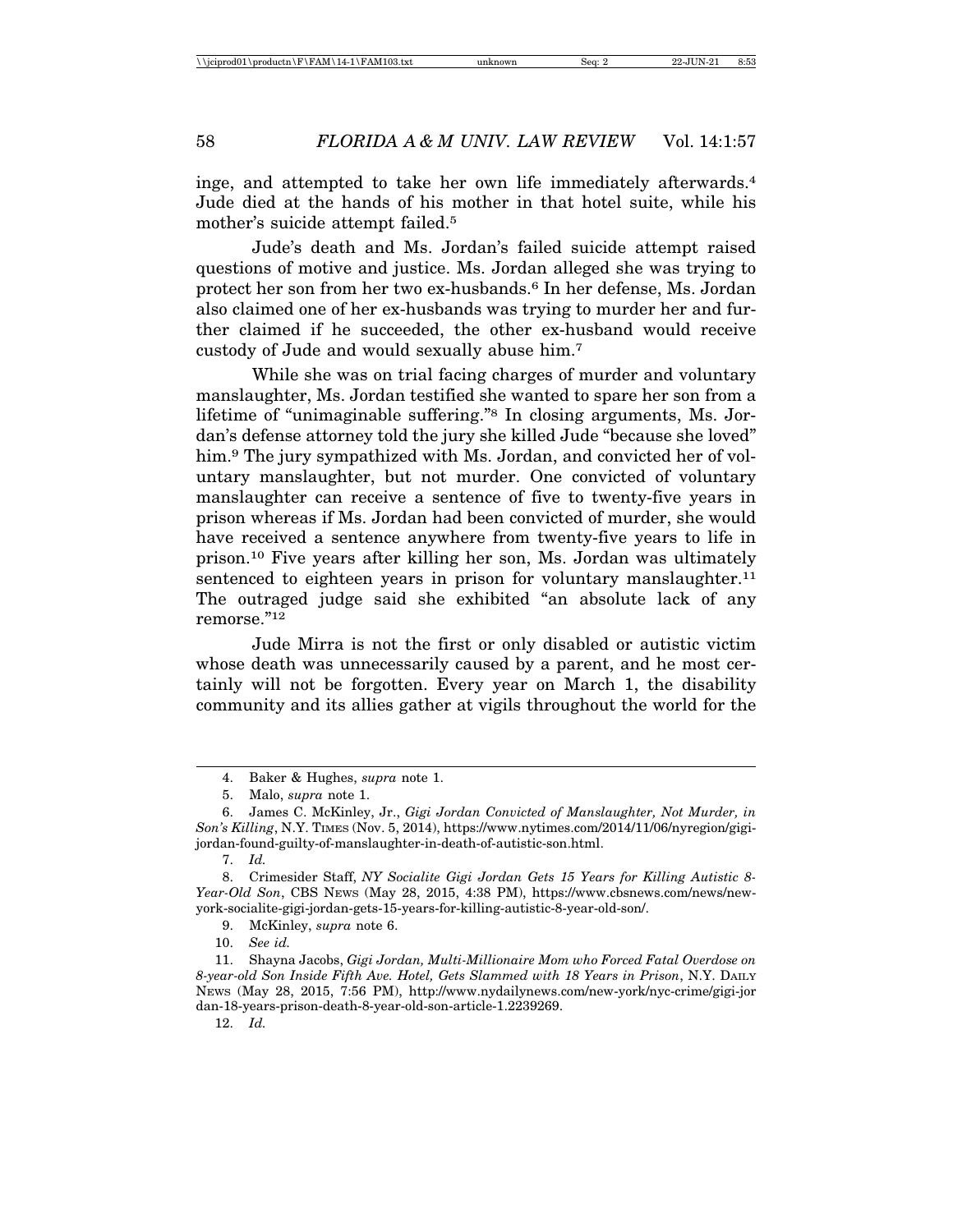Disability Day of Mourning.13 This gathering memorializes the names and lives of disabled people who have died at the hands of family members, such as parents, children and siblings, and caretakers.14 In the past five years, over six hundred people with disabilities have been murdered at the hands of parents and caretakers alone.15 Out of the six hundred whose names have been read at the Disability Day of Mourning vigils, the most notable are the names of children like Jude Mirra, who are child victims of filicide. Like Jude, these filicide victims were unable to advocate for themselves, and the people they trusted the most fatally betrayed them.

This article aims to explore filicide as it relates to children with disabilities. Filicide is a specific type of killing where a parent murders his or her own child.<sup>16</sup> Part II gives a historical perspective on filicide. Part II also explains the various reasons behind filicide and why those reasons specifically apply to the killings of children with disabilities. Further, Part III explores the relationship between sentencing disparities in cases where society sympathizes with the parents of children with disabilities and condemns parents of nondisabled children. Part III also argues that children with disabilities face additional barriers in the fight for access to justice than their victimized, nondisabled counterparts. Part IV concludes by proposing a solution as to how Western society could end filicide against disabled children by protecting them from parents and caregivers who may possibly endanger their lives. Part IV also offers a final reflection on why the lives of children with disabilities deserve to be protected and cherished.

# I. A COMPLETELY UNFATHOMABLE CRIME AGAINST CHILDREN

Every year in the United States, about five hundred children die as a result of murders committed by their parents.17 Filicides are met with shock and horror, and against non-disabled children, make waves throughout popular culture. Most imagine Andrea Yates, who notoriously drowned her five children one by one in a bathtub back in

.

<sup>13.</sup> *Disability Community Day of Mourning*, AUTISTIC SELF ADVOC. NETWORK, http:// autisticadvocacy.org/projects/community/mourning/ (last visited Dec. 22, 2020).

<sup>14.</sup> *Id.*

<sup>15.</sup> *Id.*

<sup>16.</sup> *See generally* Sara G. West, *An Overview of Filicide*, 4 PSYCHIATRY 48 (2007) (explaining what filicide is and the history of filicide).

<sup>17.</sup> David Perry et al., *On Media Coverage of the Murder of People with Disabilities by Their Caregivers*, RUDERMAN FAM. FOUND. 1, 5-6 (2017), https://rudermanfoundation.org/ white\_papers/media-coverage-of-the-murder-of-people-with-disabilities-by-their-caregivers/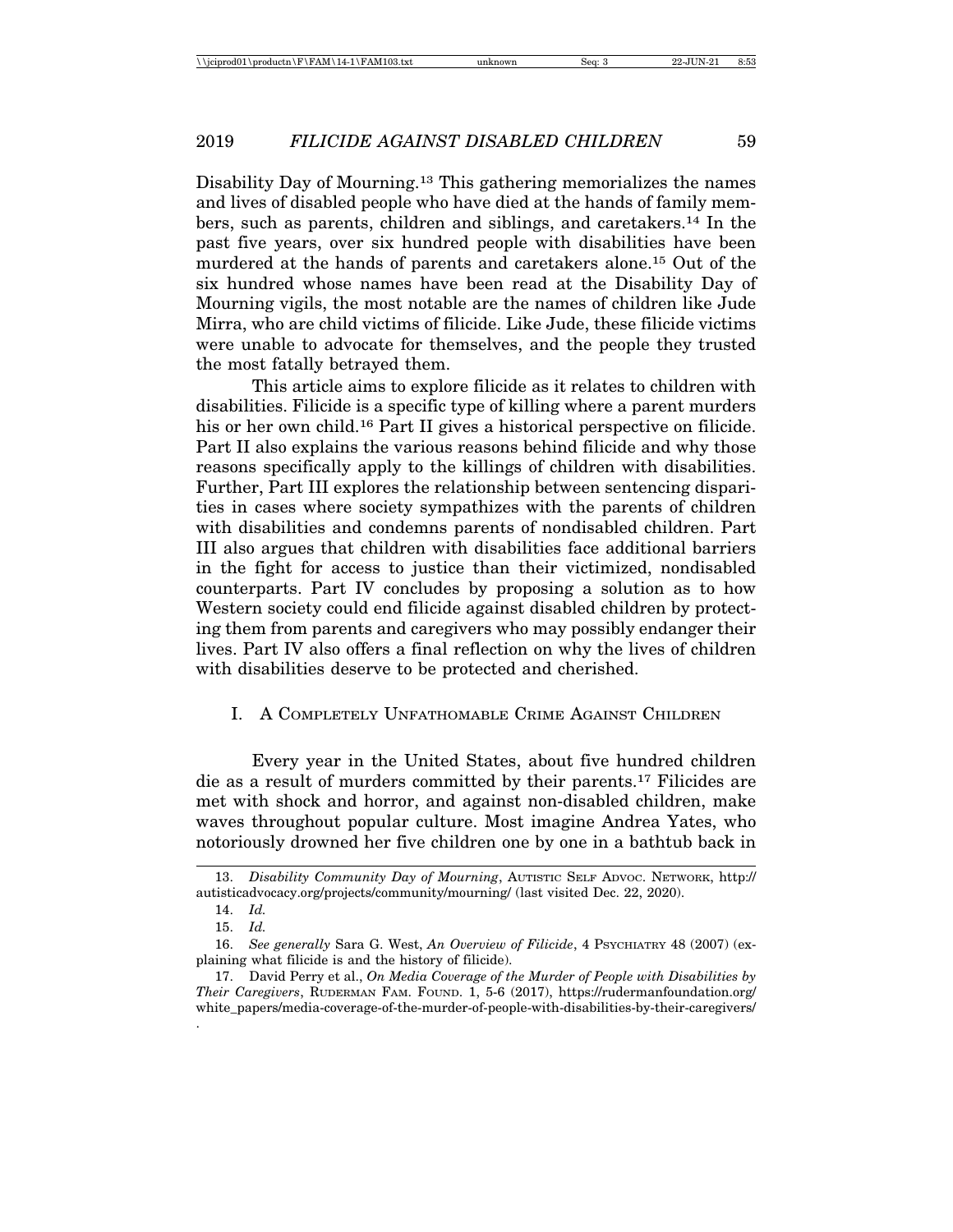2001.18 Yet, in cases like Yates's, society struggles to process disturbing facts and may even feel sympathy or understanding towards the killer; a suburban mother who kills her children does not appear to have same effect as a madman who enters a home and kills an entire family.19 However, mothers like Yates are not as rare as expected. Between 1976 and 1997, filicides accounted for 11,000 murders, which was 15% of all murders over this thirty-two-year period.20 Yet, filicide is still perceived as a rare crime.

# *A. From Sacrifice to Murder*

While people in the United States today consider a parent killing their own child a shocking and unconscionable crime, filicide has taken place throughout the world since before recorded history.21 Newborns and infants in primitive societies have often been targets of filicide because resources were scarce.<sup>22</sup> The same was true in tribal societies for twins where eugenics were at play.23 Generally, the tribe would kill the weaker of the two newborn babies if the tribe felt that both twins could not be supported with the community's resources.24 In ancient Greco-Roman times, a father was also allowed to kill his own child without any legal repercussions.25

Filicide was also a way for various cultures and communities to enforce cultural norms and was often seen as a misguided "survival of the fittest" mentality. Historically, newborn girls in countries such as China and India have been, and continue to be, at risk of filicide. Today, in parts of rural India, the murder of a newborn baby girl is considered no different than an abortion.26 The Chinese culture also historically places a higher value on having a son than a daughter because a son will be able to carry the family name while daughters

<sup>18.</sup> Faith McLellan, *Mental Health and Justice: The Case of Andrea Yates*, 368 LANCET 1951, 1951 (Dec. 2, 2006), https://www.thelancet.com/journals/lancet/article/PIIS0140 673606697894/fulltext.

<sup>19.</sup> *See* Bob Hebert, *In America, Empathy for a Killer*, N.Y. TIMES (July 5, 2001), http:// www.nytimes.com/2001/07/05/opinion/in-america-empathy-for-a-killer.html.

<sup>20.</sup> Timothy Y. Mariano, Heng Choon "Oliver" Chan, & Wade C. Myers, *Toward a More Holistic Understanding of Filicide: A Multidiciplinary Analysis of 32 Years of U.S. Arrest Data*, 236 FORENSIC SCI. INT'L 46, 46 (2014).

<sup>21.</sup> Mark A. Koenen & John W. Thompson, Jr., *Filicide: Historical Review and Prevention of Child Death by Parent*, 29 INFANT MENTAL HEALTH J. 61, 62 (2008).

<sup>22.</sup> *Id.*

<sup>23.</sup> *Id.*

<sup>24.</sup> *Id.*

<sup>25.</sup> West, *supra* note 16, at 49.

<sup>26.</sup> Koenen & Thompson, Jr., *supra* note 21, at 63.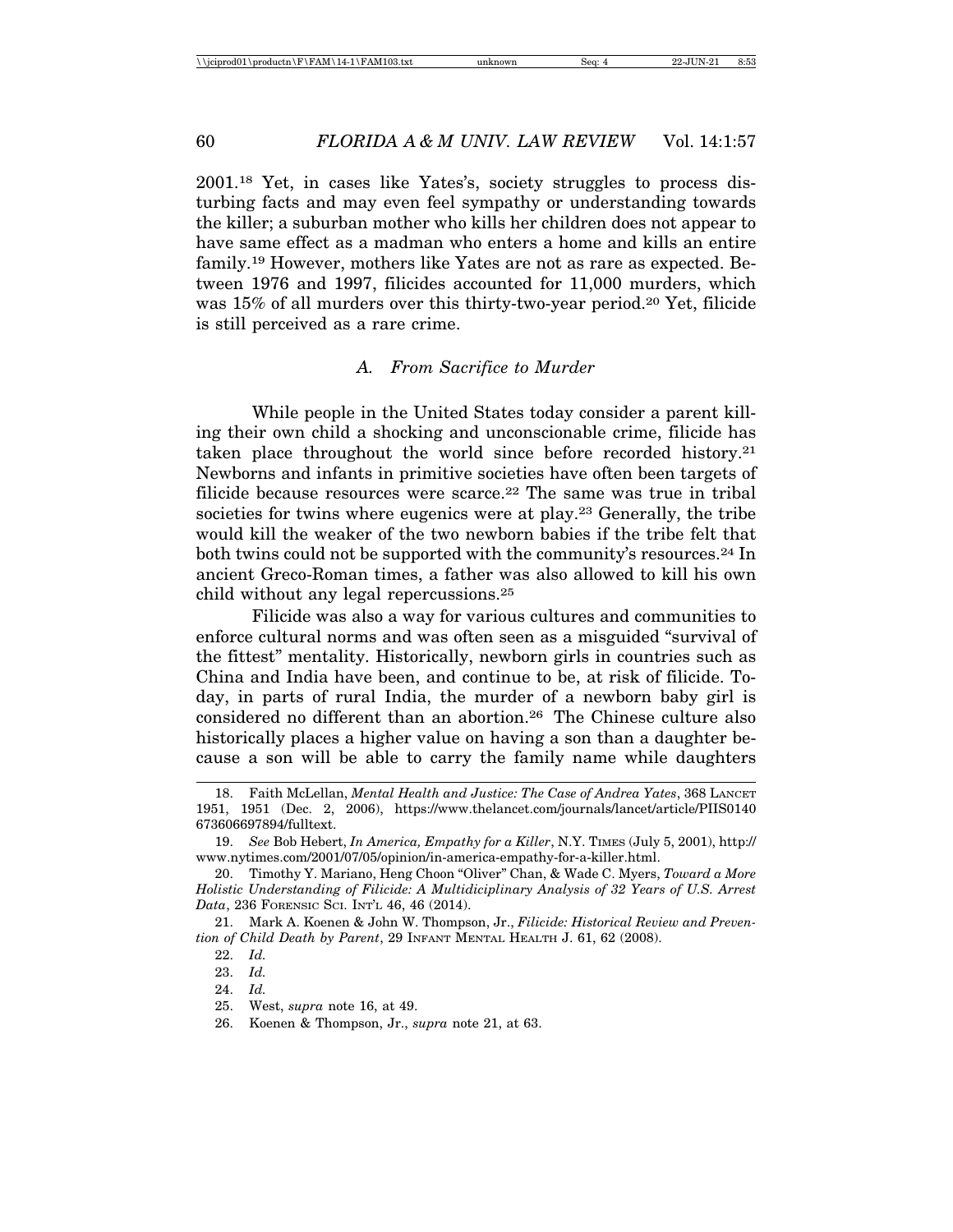create the financial burden of a dowry for the family.27 The killing of newborn girls in China was condemned as a social problem as early as 1984, and the 2000 census reflects this trend of filicide in its gender ratios.28

Westernized cultures have a different approach than the tribal and primitive procedures of the past. In the United States and other westernized cultures, the baby's biological sex does not determine whether a newborn deserves to live. The rise of Christianity in the West brought with it a greater respect for life;<sup>29</sup> for example, the Puritans believed mothers who killed their children were monsters violating God's laws of nature.30 By the 16th and 17th centuries, Europeans started to find parents murdering their children repugnant.31 In 1643, Russia became the first country to distinguish filicide from murder.32 Following Russia, both France and England also enacted laws that made filicide a crime punishable by death, and presumed a mother on trial for filicide to be guilty before proven innocent.33 However, the death penalty fell out of favor when England established the Infanticide Acts of 1922 and 1938, which recognized that a mother's mental health may be impacted for up to twelve months after the birth of a child.34 Instead of the death penalty, the punishments became similar to those in place for manslaughter.35

#### *B. What's Gender Got to Do With It?*

Laws decreasing the charge of filicide from murder to manslaughter have frequently only applied to mothers.36 This means if the father killed his child, he would almost always be charged with or convicted for murder.37 Even though mothers and fathers commit filicide

30. Laura E. Reece, *Mothers Who Kill: Postpartum Disorders and Criminal Infanticide*, 38 UCLA L. REV. 699, 744, n.214 (1991) (citing A. JONES, WOMEN WHO KILL 54 (1980)).

33. West, *supra* note 16, at 49.

<sup>27.</sup> *Id.* at 62.

<sup>28.</sup> *Id.*

<sup>29.</sup> West, *supra* note 16, at 49.

<sup>31.</sup> *See* West, *supra* note 16, at 49.

<sup>32.</sup> Koenen & Thompson, Jr., *supra* note 21, at 63.

<sup>34.</sup> *Id.*

<sup>35.</sup> *Id.*

<sup>36.</sup> Susan Hatters Friedman & Phillip J. Resnick, *Child Murder by Mothers: Patterns and Prevention*, 6 WORLD PSYCHIATRY 137, 138 (2007).

<sup>37.</sup> Koenen & Thompson, Jr., *supra* note 21, at 63 (citing Thoger Harder, *The Psychopathology of Infanticide*, 43 ACTA PSYCHIATRICA SCANDINAVICA 196 (1967)).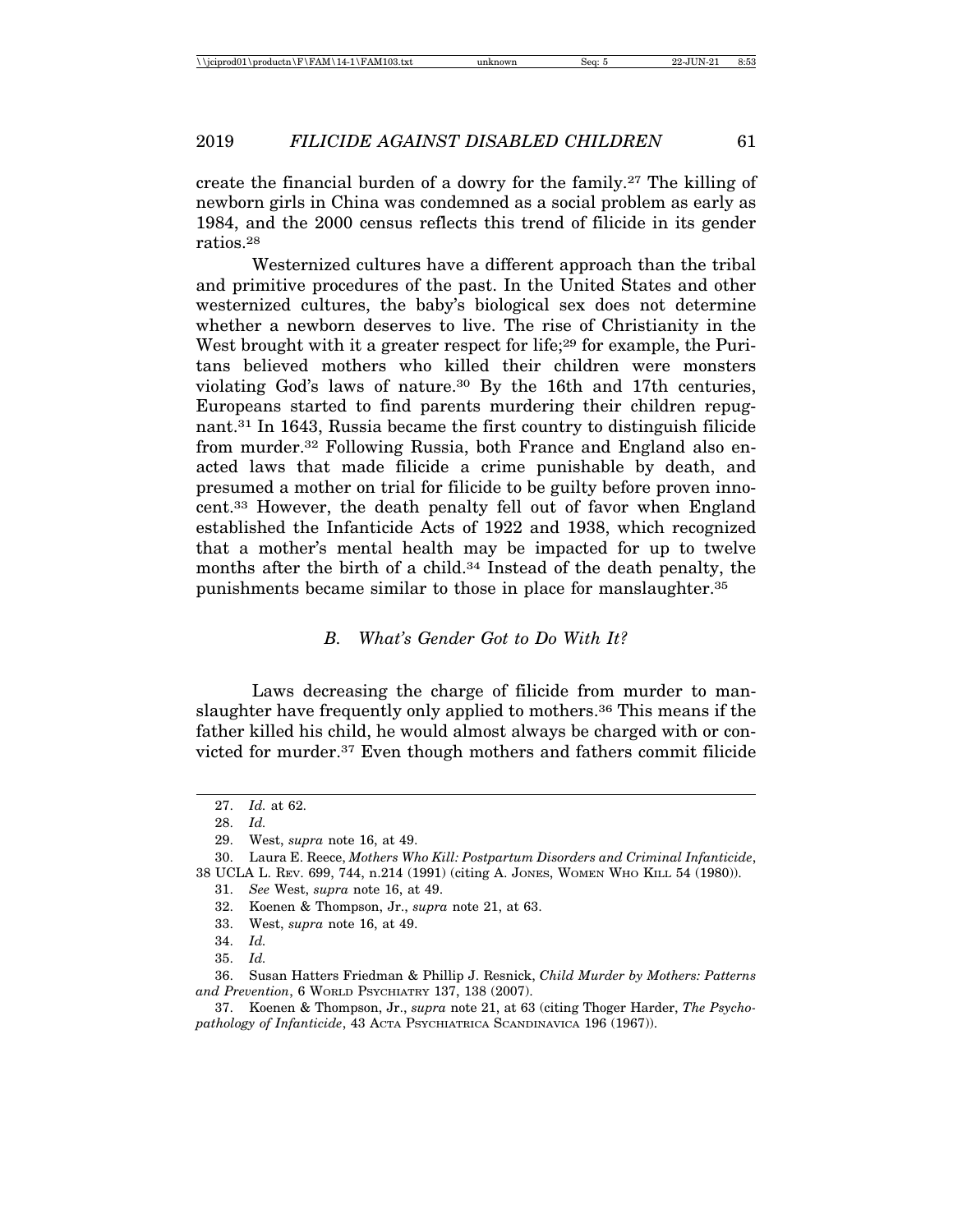at similar rates, the law has shown less mercy towards fathers.38 In fact, filicide is one of the few crimes women commit almost as much as men do.39 Mothers, however, receive more scrutiny from society, especially because of gendered stereotypes and beliefs that mothers are expected to be selfless, loving, and protective of their children at all costs.40

In particular, gender is considered to be a factor in both causation and the motive behind filicide.<sup>41</sup> Modern European laws typically take into account that mothers may experience postpartum depression or other mental health conditions after giving birth, especially in those filicide cases where the child is under a year old at the time of the murder.42 Studies have shown that elevated levels of testosterone may also be a factor in filicide.43 Mothers are more likely to have younger victims than fathers.44 Mothers who have killed their children typically report they were motivated by stress, lack of resources or support, and mental illness whereas fathers have reported that anger, jealousy, and marital issues motivated them.45 Mothers also appear to be younger, mentally ill, and use less violent means of killing than fathers, who are more likely to use firearms and do not seek psychiatric help.46

Today, from a legal standpoint, fathers who murder their children are likely to face harsher punishments.<sup>47</sup> On the other hand, mothers are more likely to prevail in asserting the insanity defense to

<sup>38.</sup> *Id.* (citing Lester Adelson, *Slaughter of the Innocents – A Study of Forty-Six Homicides in Which the Victims Were Children*, 264 NEW ENG. J. MED. 1345-49 (1961)) (summarizing community samples and aggregate crime data).

<sup>39.</sup> *Id.*

<sup>40.</sup> *See* Phillip J. Resnick, *Filicide in the United States*, 58 INDIAN J. PSYCHIATRY, S203, S204 (2016).

<sup>41.</sup> *See generally* Mariano et al., *supra* note 20, at 47 (describing the differences in detail between mothers and fathers who commit filicide).

<sup>42.</sup> West, *supra* note 16, at 49.

<sup>43.</sup> *See* Mariano et al., *supra* note 20, at 51 (noting findings from studies conducted on animals indicating generally that a higher level of testosterone increases the level of filicidal behavior in females).

<sup>44.</sup> *Id.* at 47.

<sup>45.</sup> *Id.*

<sup>46.</sup> *See id.*

<sup>47.</sup> *Id.*; *see also* Resnick, *supra* note 40, at S206 (citing P.J. Resnick, *Child Murder by Parents: A Psychiatric Review of Filicide*, 126 AM. J. PSYCHIATRY & L. 325 (1969)) (highlighting fathers are also more likely to be sentenced to execution than mothers).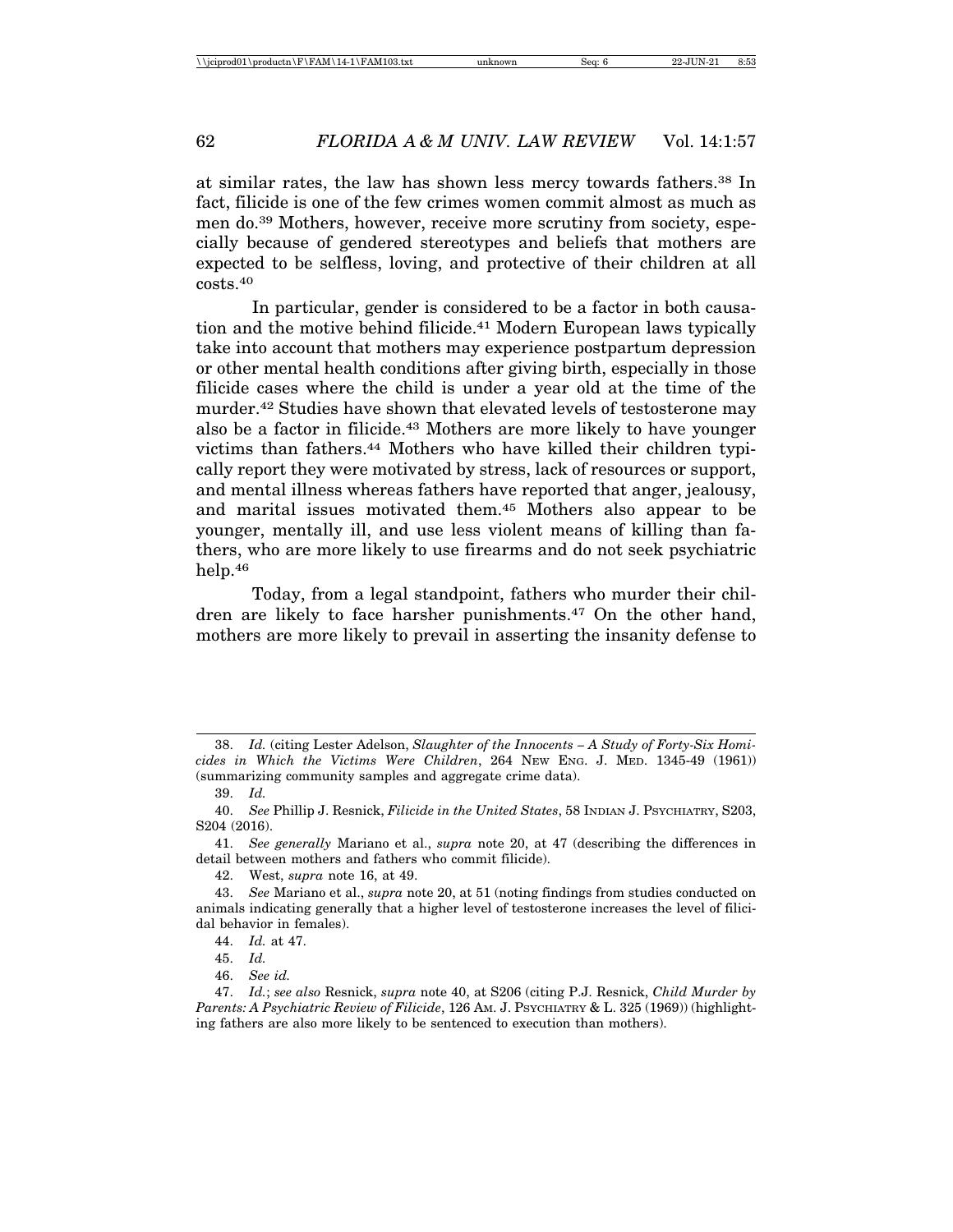avoid criminal responsibility for filicide.48 Mothers are also more likely to attempt or commit suicide following a filicide than fathers.49

#### *C. Five Reasons Why*

In 1969, lead filicide researcher Phillip J. Resnick offered five different reasons why parents murder their own children: (1) altruistic filicide; (2) acutely psychotic filicide; (3) unwanted child filicide; (4) accidental filicide; and  $(5)$  spouse revenge filicide.<sup>50</sup> The five categories are explained in further detail below.

First, altruistic filicide typically accounts for nearly half of all filicides.51 In altruistic filicides, the parent believes that they are killing the child out of love either through suicide or to ease the child's suffering.52 In suicide cases, the parent believes that they could not abandon their child after committing their own suicide.<sup>53</sup> In altruistic filicides aimed at easing the child's suffering, the parent kills the child to relieve the child of a real or imagined suffering.54 Real or imagined suffering is often a parent's reasoning behind killing their child who has a disability; the parent typically claims the child was suffering because of their disability. Though sometimes, when it comes to children with disabilities, there also may be an element of imagined suffering;<sup>55</sup> for example, in the case of Gigi Jordan and Jude Mirra. Ms. Jordan believed her ex-husband would sexually abuse Jude even though there was no evidence to support that Jude was ever sexually abused.<sup>56</sup>

50. *See generally* Phillip J. Resnick, *Child Murder by Parents: A Psychiatric Review of Filicide*, 126 AM. J. PSYCHIATRY & L., 325, 329-330 (1969) (explaining the five different classifications of filicides and their differences in detail).

51. *Id.* at 329.

52. *Id.*

53. *See id.* ("One mother left a suicide note saying, 'Bury us in one box. We belong together you know.'").

54. *Id.*

56. *See ASAN Statement on Sentencing in Jude Mirra's Murder*, AUTISTIC SELF ADVOC. NETWORK (June 1, 2015), https://autisticadvocacy.org/2015/06/asan-statement-on-sentencing-in-jude-mirras-murder/ ("Justice Solomon noted that the trial produced no evidence to support her claim that Jude was a survivor of past sexual abuse or a potential victim of future sexual abuse."); *see also* Lucien Greaves, *The ISSTD & the Death of Jude Mirra*,

<sup>48.</sup> Mariano et al., *supra* note 20, at 47 (citing Carmen Cirincione et al., *Rates of lnsanity Acquittals and the Factors Associated with Successful Insanity Pleas*, 23 BULL. AM. ACAD. PSYCHIATRY & L. 399 (1995)); *see also* Resnick, *supra* note 40, at S207 (citing MICHAEL L. PERLIN, THE JURISPRUDENCE OF THE INSANITY DEFENSE 125 (1994)) (exemplifying that altruistic filicide and acutely psychotic filicide are most likely to be successful for purposes of the insanity defense).

<sup>49.</sup> *See* West, *supra* note 16, at 52 (noting 36.4% of filicidal women attempt suicide and 16-29% of all filicidal mothers succeed).

<sup>55.</sup> West, *supra* note 16, at 50.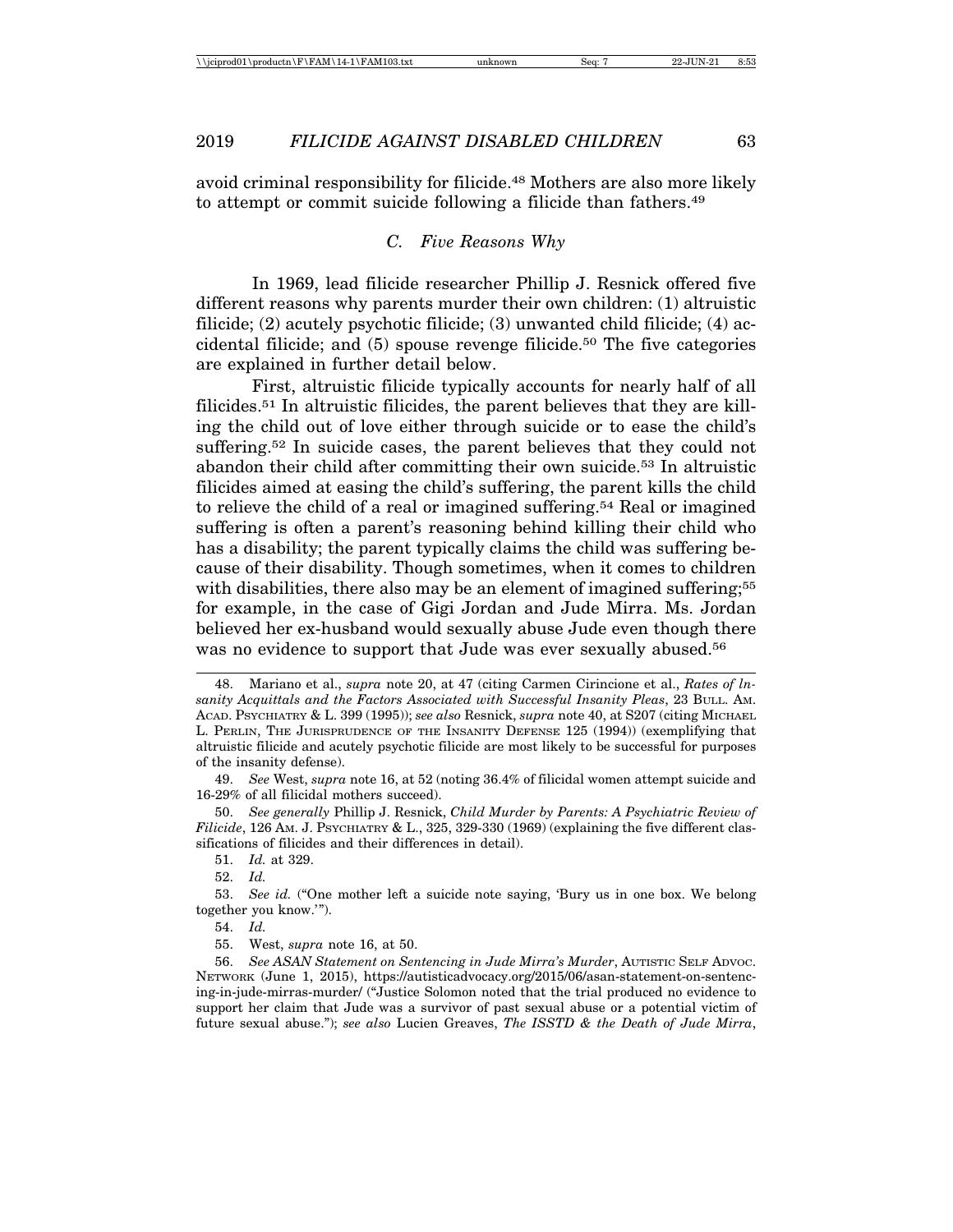The second type of filicide is known as acutely psychotic filicide. An acutely psychotic filicide occurs when the parent has no rational motive for killing their children, but are responding to a psychotic episode.57 Acutely psychotic filicide is closely associated with mental illnesses such as schizophrenia; yet, filicides that are a result of a mental illness or psychotic episode do not always fall into this category.58 For example, acute psychosis filicides occur when a parent is commanded to kill a child by the voices in their head without any comprehendible motive.59 Mental illness or mental health related issues, such as postpartum depression, may also provide a motive.<sup>60</sup>

The third category, unwanted child filicide murder occurs when the child is no longer wanted, desired, or is considered a hindrance to the parent.61 This category of filicide usually benefits the parent in some way. Some common examples include the parent receiving insurance money from the child's death, marrying a partner who does not want a child, or the illegitimacy of a child born out of wedlock or as a result of an extramarital affair.62

Accidental filicide is a misnomer, for it is only "accidental" because the "homicidal intent is lacking."63 Accidental filicide usually is a result of child abuse, following battered child syndrome.64 It is not uncommon for victims of accidental filicide to also be previous victims of physical or sexual abuse at home. Accidental filicides are commonly the result of violent outbursts related to the abuse, such as a sexual fetish gone wrong or an overly severe punishment given to the child.65

59. Hatters Friedman & Resnick, *supra* note 36, at 137.

GREY FACTION, https://greyfaction.org/resources/grey-faction-reports/the-isstd-the-death-ofjude-mirra/ (last visited Dec. 23, 2020); James C. McKinley, Jr., *Gigi Jordan Receives 18- Year Sentence for Killing Her Son*, N.Y. TIMES (May 28, 2015), https://www.nytimes.com/ 2015/05/29/nyregion/gigi-jordan-receives-18-year-sentence-for-killing-her-son.html.

<sup>57.</sup> *Id.*

<sup>58.</sup> Resnick, *supra* note 50, at 330.

<sup>60.</sup> *Id.*

<sup>61.</sup> *See id.* (noting fathers tend to kill their children because they deem them to be a financial burden or hinder their potential career goals).

<sup>62.</sup> West, *supra* note 16 at 50; *see also* Dominique Bourget, Jennifer Grace, & Laurie Whitehurst, *A Review of Maternal and Paternal Filicide*, 35 J. AM. ACAD. PSYCHIATRY & L. 74, 74 (2007).

<sup>63.</sup> Resnick, *supra* note 50, at 330.

<sup>64.</sup> *Id.*

<sup>65.</sup> *See id.* (describing one situation where a father gained sexual pleasure from sadistic acts while thinking he was disciplining his daughter by tying "an apron over her face with a tight strap . . . [and] beating her with an electric cord, he planned to masturbate, but instead found his daughter dead.").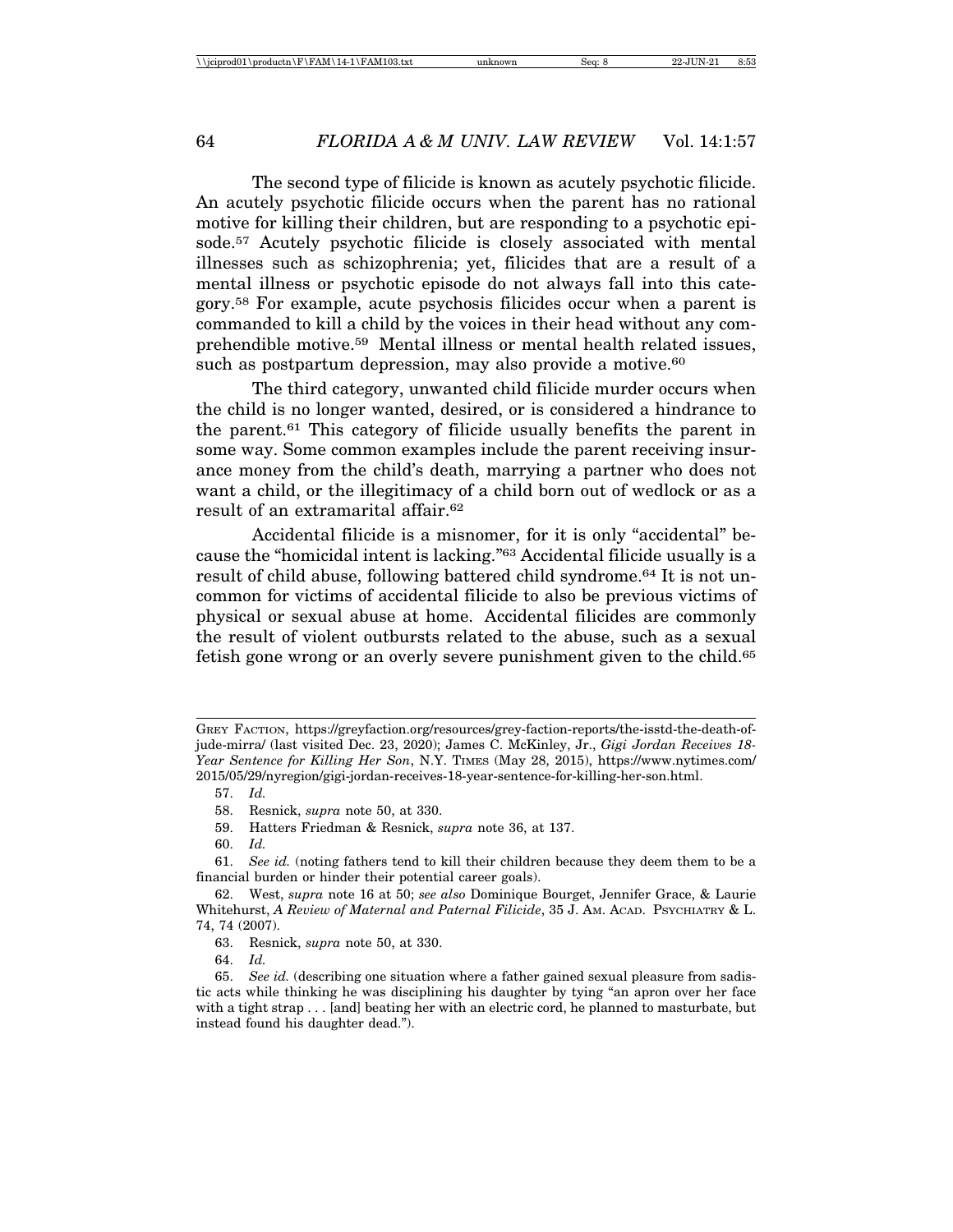The final category, spousal revenge filicide, consists of parents who kill their child in order to make their spouse suffer.<sup>66</sup> Revenge killings are more likely to motivate a father rather than a mother to kill his child.67 Often, these revenge filicides are motivated by the former spouse's infidelity or the filicidal spouse's loss of custody of children.68 Spousal revenge filicide can also take the form of a murdersuicide plan where the spouse takes their own life as well as the child's in order to cause an extreme emotional reaction in the other spouse. Spousal revenge filicides may also take place because the parent views the child as an object with significant emotional value to the spouse, rather than as an independent human being.<sup>69</sup>

In the filicide cases involving disabled children, the vast majority of these victims fall into the altruistic filicide category; however, it is also common the child was possibly unwanted due to the alleged burden the child's condition places on the parents.70 Further, altruistic filicides against children with disabilities typically garner the sympathy of the public. Children with disabilities have an undue burden on them by virtue of even having a disability.

# II. NO LOVE IN THE LAW, NO EMPATHY TOWARDS DISABLED **CHILDREN**

More than 1,600 children with developmental disabilities have been homicide victims.71 Between 2011 and 2015, at least one person with a disability was killed each week by a parent or caregiver.<sup>72</sup> In addition to the risk of being killed by their parents, disabled children are also at a higher risk of being abused by their parent(s) than nondisabled children.73 Notably though, autistic children are at the highest

<sup>66.</sup> *Id.*

<sup>67.</sup> Joni E. Johnston, *"This is Why I Killed Your Kids,"* PSYCHOL. TODAY (Sept. 13, 2012), https://www.psychologytoday.com/us/blog/the-human-equation/201209/is-why-ikilled-your-kids.

<sup>68.</sup> *Id.*

<sup>69.</sup> *See* Glenn Carruthers, *Making Sense of Spousal Revenge Filicide*, 29 AGGRESSION & VIOLENT BEHAV. 30, 30 (2016).

<sup>70.</sup> *See* Mark T. Palermo, *Preventing Filicide in Families with Autistic Children*, 47 INT'L J. OFFENDER THERAPY & COMP. CRIMINOLOGY 47, 47 (2003) (citing Phillip J. Resnick, *Child Murder by Parents: A Psychiatric Review of Filicide*, 126 AM. J. PSYCHIATRY 58 (1969)) (noting study that found 56% of cases fall into altruistic filicide category and 11% of all filicides are unwanted filicides).

<sup>71.</sup> *Id.* at 48.

<sup>72.</sup> Perry et al., *supra* note 17, at 5-6 (compiling data from media reports on 260 deaths from January 2011 to December 2015; noting with certainty that the data *significantly* undercuts the number of deaths that actually occurred).

<sup>73.</sup> Palermo, *supra* note 70, at 48.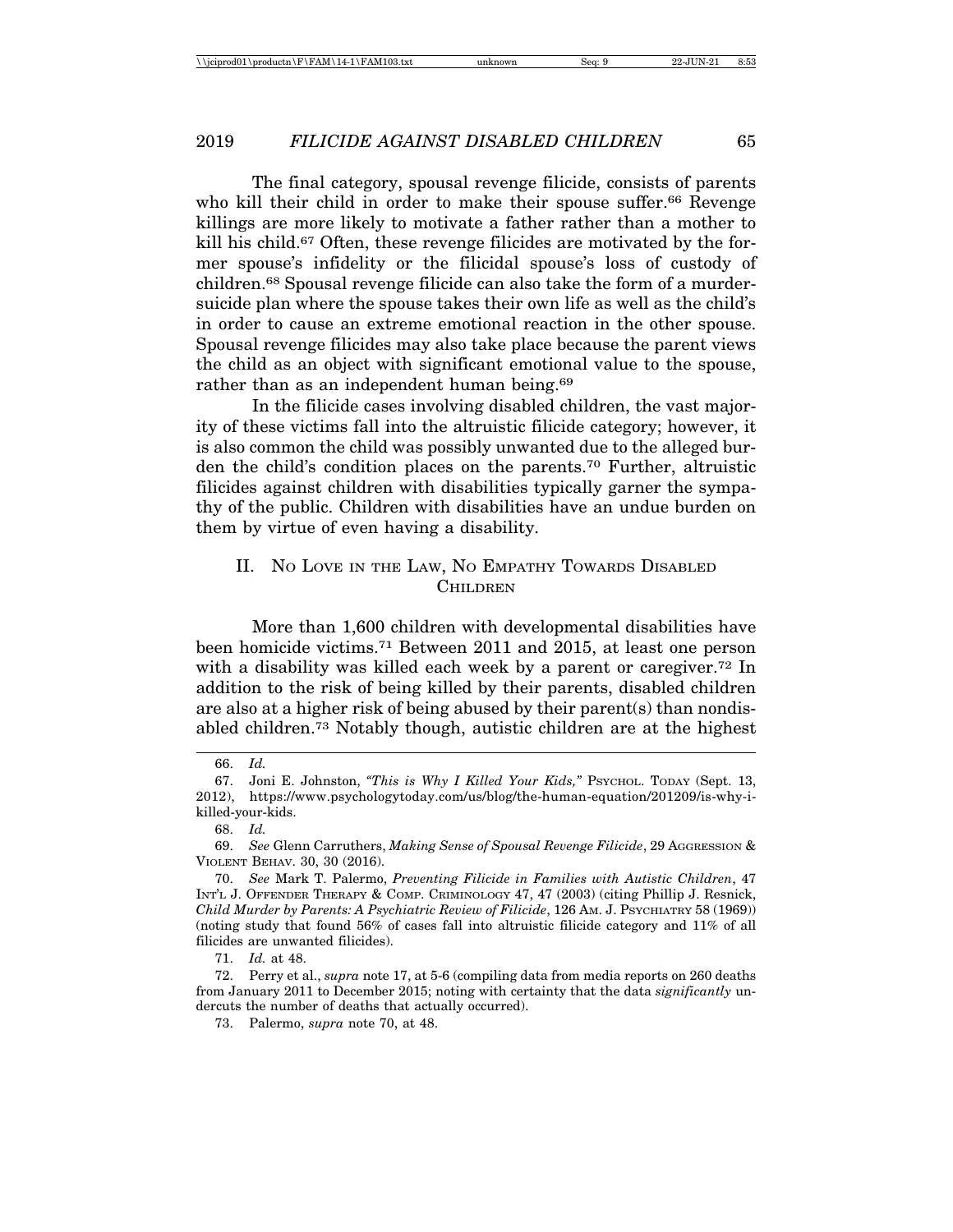risk for filicide within the disabled population.74 Specifically, children with autism account for more than half of all child filicide victims with disabilities.75 Even when parents murder their disabled children, those children with disabilities often do not receive the same treatment legally and in the media as their nondisabled peers.76

Disability is seen through multiple different perspectives.<sup>77</sup> The medical model of disability focuses on the physical or mental impact of a condition that places a person with a disability at a disadvantage.78 Through this specific lens, disability is a problem that is inherent within the individual.79 In comparison, the social model of disability views disability as a social process that turns an impairment into a disadvantage because of barriers to access.80 Under the social model, disability exists only in the gap between a person's abilities and capacities and the demands of the environment."81

In the cases of so-called mercy killings and altruistic filicide, a disability is portrayed through the medical model of disability, where parents view their child's disability as an impairment or problem that may be fixed or cured through medical intervention.82 People with disabilities, especially children, are seen through this model as "secondclass citizens" because of the work that goes into raising a disabled child.83 Filicidal parents of disabled children may blame the stress of

77. *See generally* Julie F. Smart & David W. Smart, *Models of Disability: Implications for the Counseling Profession*, 84 J. COUNSELING & DEV. 29, 29-40 (2006) (discussing the several broad models through which a disability is perceived: (1) the biomedical model; (2) the functional model; (3) the environmental model; and (4) sociopolitical model).

78. *See* MICHAEL OLIVER, UNDERSTANDING DISABILITY: FROM THEORY TO PRACTICE 32 (1995); *see also* CLAIRE H. LIACHOWITZ, DISABILITY AS A SOCIAL CONSTRUCT: LEGISLATIVE ROOTS 12 (1988).

79. Deborah Kaplan, *The Definition of Disability: Perspective of the Disability Community*, 3 J. HEALTH CARE L. & POL'Y 352, 352-53 (2000).

80. Arlene S. Kanter, *The Law: What's Disability Studies Got to Do with It or An Introduction to Disability Legal Studies*, 42 COLUM. HUM. RTS. L. REV. 403, 427 (2011).

81. Michael L. Wehmeyer, Shea Tanis, Daniel K. Davies, & Steven E. Stock, *The Role of Applied Cognitive Technology and Assistive Technology in Supporting the Adaptive Behavior of People with Intellectual Disability*, HANDBOOK OF ADAPTIVE BEHAV. 7 (2020).

82. *Id.* at 29; Kaplan, *supra* note 79.

83. *See id.* at 30 ("There is a clear cut normative aspect to the Biomedical Model in that the disability is considered to be biological inferiority, malfunction, pathology, and deviance

<sup>74.</sup> *See id.* (noting of the 1,600 filicides against disabled children 80% of them involved children with autism); *see also* Rohini Coorg & Anne Tournay, *Filicide-Suicide Involving Children with Disabilities*, 28 J. CHILD NEUROLOGY 745, 745 (2012) (finding 50% of children included in the newspaper search reported they were autistic).

<sup>75.</sup> *See* Coorg & Tournay, *supra* note 74, at 746.

<sup>76.</sup> *See id.* (noting that a computerized literature search of Medline did not reveal a single publication during the past 10 years relating to filicide and developmental disabilities).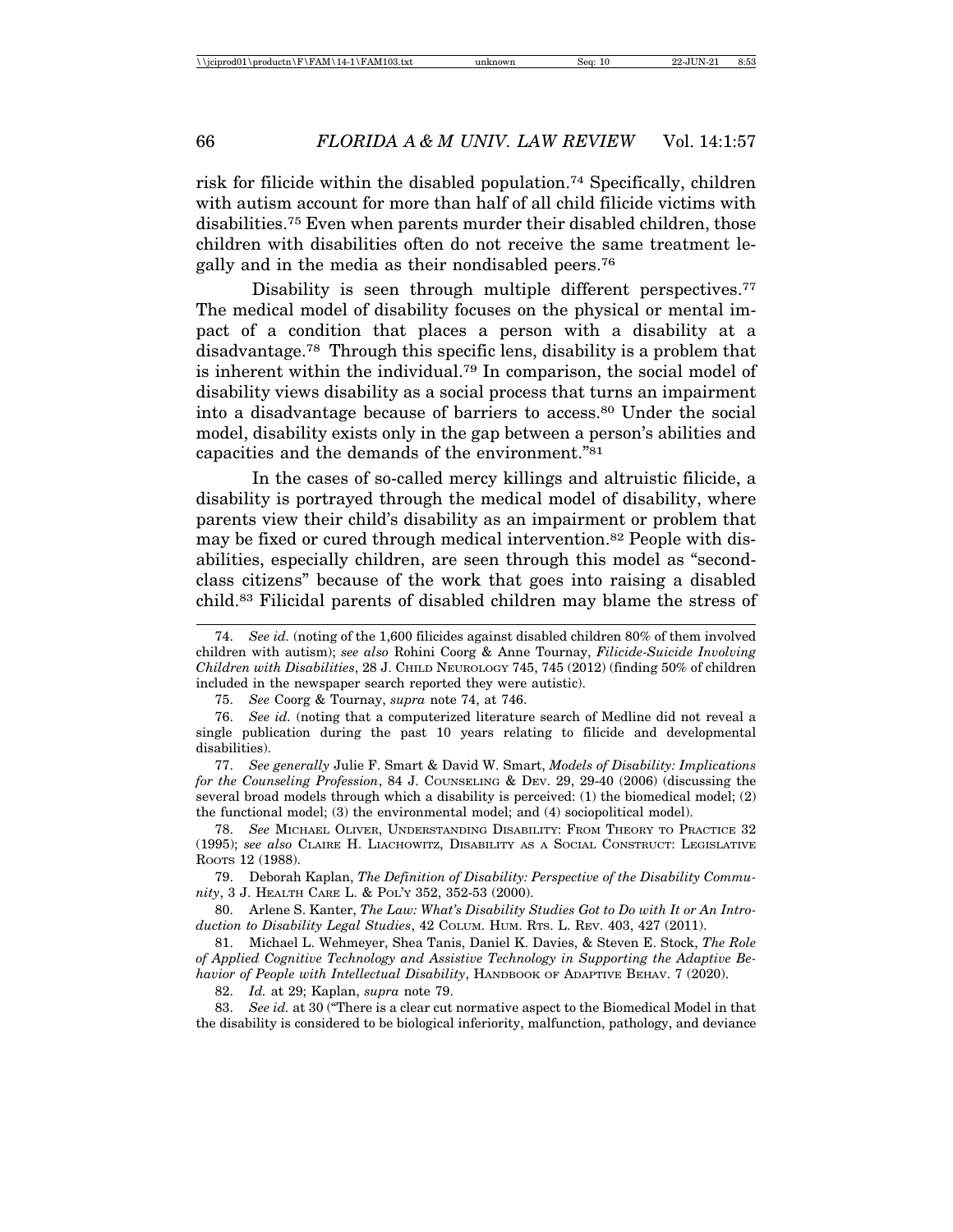raising a child with a disability and access to services as reasons for killing their kids.84 However, this narrative is inconsistent with the facts in the case of Isabelle Stapleton, where her mother was able to have her kid placed in foster care, but waived it away.85 Equally inconsistent are those cases such as Jude Mirra's, where the parents are wealthy and, thus, have the ability to access any treatment or intervention on the market, but still feel "helpless" or as though their children are burdens.<sup>86</sup> The idea that disabled children are burdens is nothing new – children with disabilities have been warehoused in institutions until rapid policy changes following the civil rights movement in the 1960s and 1970s.<sup>87</sup> Although institutionalization is no longer in practice, the children and adults with disabilities still did not receive the right to be fully integrated into communities and receive community-based services until the landmark *Olmstead v. L.C*. decision in 1999.88

#### *A. Do the Crime, If You Can't Do the Time?*

When it comes to filicides of children with disabilities, the parent-murderers disproportionally receive lighter sentences than parents who murder their nondisabled children.<sup>89</sup> Activists believe that in the eyes of mercy killing parents, a "disability is a horrendous life experi-

85. Elizabeth Picciuto, *Why Are We Sympathetic to the Murderers of Disabled Children?*, ESTABLISHMENT (June 23, 2016), https://theestablishment.co/why-are-wesympathetic-to-the-murderers-of-disabled-children-805a9bbadf98.

86. Nancy Dillon, George Rush, & Stephanie Gaskell, *Poor Health of Autistic Son Jude Mirra Led Mother Gigi Jordan to Kill Him: Pal*, N.Y. DAILY NEWS (Feb. 7, 2010, 11:59 PM), http://www.nydailynews.com/news/crime/poor-health-autistic-son-jude-mirra-led-mothergigi-jordan-kill-pal-article-1.196072.

87. Smart & Smart, *supra* note 77, at 29.

88. Olmstead v. L.C., 527 U.S. 581 (1999) (holding people with disabilities have a qualified right to receive state funded supports and services in the community rather than institutions when the following three-prong test is met: 1) the person's treatment professionals determine that community supports are appropriate; 2) the person does not object to living in the community; and 3) the provision of services in the community would be a reasonable accommodation when balanced with other similarly situated individuals with disabilities).

89. *See* Sheela Nimishakavi, *Murders of Persons with Disabilities Receive Disproportionally Lower Sentences*, NONPROFIT Q. (Mar. 20, 2017), https://nonprofitquarterly.org/ 2017/03/20/murders-persons-disabilities-receive-disproportionately-lower-sentences/ (noting a case where mother who killed her child with a disability received a three-year

when compared with individuals without disabilities [.] . . . Thus, the individual with a disability . . . understands she belongs to a devalued group.").

<sup>84.</sup> Palermo, *supra* note 70, at 50; *see* Tracy Connor, *Jillian McCabe Gets Life for Throwing Her Autistic Son Off a Bridge*, NBC NEWS (Feb. 23, 2016, 7:15 PM), https:// www.nbcnews.com/news/us-news/jillian-mccabe-gets-life-throwing-her-autistic-son-bridgen524506.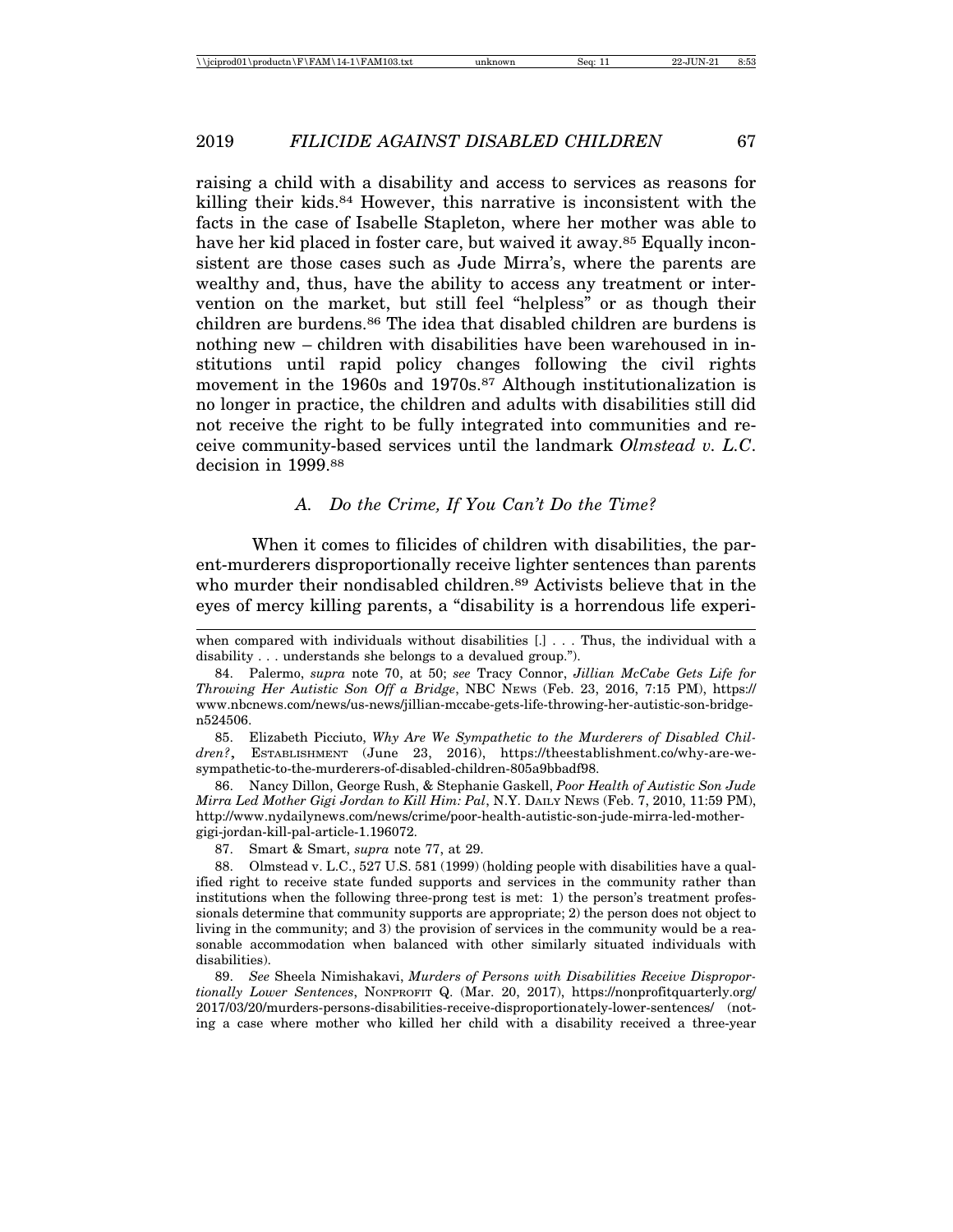ence nobody wants to have."90 This continues to perpetuate the false stereotypes regarding a disability under the medical model.91 The incurable are seen as unwanted. For example, Jillian McCabe, a wife and mother of a six-year-old autistic son, London, threw him off a bridge and left a note for her husband.92 Ms. McCabe's note talked about how she felt as though their child was a burden and London was specifically an obligation for her husband;<sup>93</sup> therefore, Ms. McCabe wanted to take him away to give her husband a fresh start.<sup>94</sup>

Sentencing disparities were evident when two filicides occurred within a year of each other in Illinois. One of the victims, Alex Spourdakalis, was a fourteen-year-old autistic boy whose mother and godmother decided to kill him through an overdose on sleeping pills; when their plan failed, the two women repeatedly stabbed him.<sup>95</sup> A year later, and about 37 miles away from where Alex Spourdakalis lived, a nondisabled eleven-year-old girl died from a stomach rupture after her mother repeatedly punched her.96 Both mothers were charged with first-degree murder.<sup>97</sup> The mother of the nondisabled eleven-yearold girl was convicted of murder and sentenced to forty-three years.98 Alex's mother and godmother plead guilty to involuntary manslaughter and only served three years each before they were sentenced to time served and released.99

Like in the case of Alex Spourdakalis, sentencing disparities are not uncommon should the filicidal parent stand trial. Like Alex's mom, New York socialite Gigi Jordan was sentenced to eighteen years in prison for voluntary manslaughter after the jury rejected the prosecution's recommendation that she be charged with first-degree murder,

sentence whereas mother who killed her non-disabled child was the mother 43-year sentence).

<sup>90.</sup> *Id.*

<sup>91.</sup> *See generally* Smart & Smart, *supra* note 77, at 30-31 (describing in detail that under the biomedical model a person with a disability is considered to belong to a devalued group).

<sup>92.</sup> Lindsey Bever, *'Everyone Will Hate Me': Mother Sentenced to Life for Throwing Autistic Son Off Bridge*, WASH. POST (Feb. 24, 2016, 11:20 AM), https://www.washingtonpost. com/news/morning-mix/wp/2016/02/24/the-voices-said-you-need-this-mother-sentenced-tolife-in-prison-for-killing-autistic-son/?utm\_term=.B2013db0d6b5.

<sup>93.</sup> *Id.*

<sup>94.</sup> *Id.*

<sup>95.</sup> *See* David Lohr, *How Murder Victims with Disabilities Get Blamed for Their Own Deaths*, HUFFPOST (Mar. 14, 2017, 8:00 AM), https://www.huffingtonpost.com/entry/murdervictims-disabilities-mercykillings\_us\_58bd5abfe4b05cf0f401b603.

<sup>96.</sup> *Id.*

<sup>97.</sup> *Id.*

<sup>98.</sup> *Id.*

<sup>99.</sup> *Id.*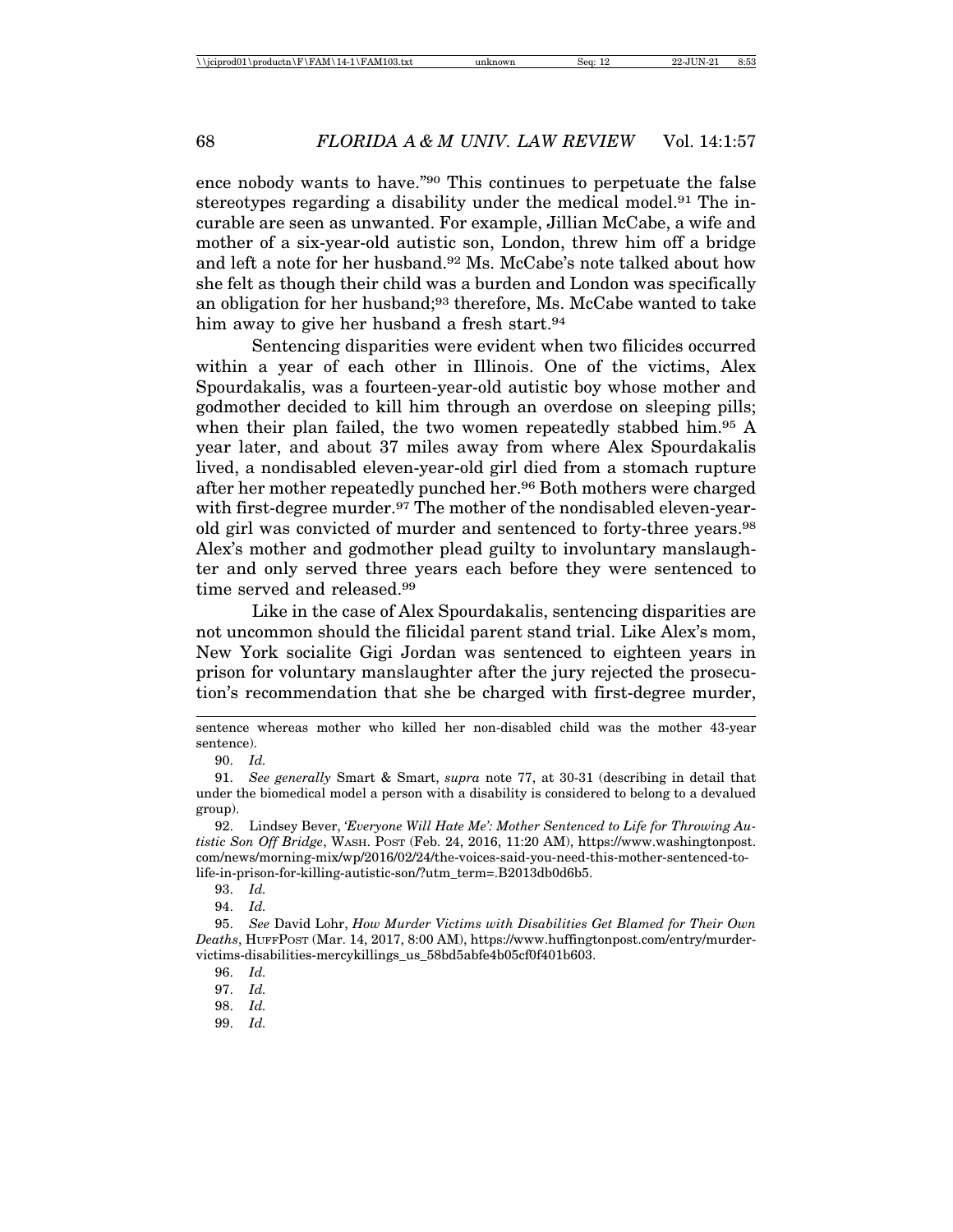which could carry a sentence of up to life in prison.<sup>100</sup> However, the judge at the sentencing phase did not show any mercy on Ms. Jordan, commenting on the killing of her son Jude and her "absolute lack of any remorse."101 Suppose Jude Mirra was not disabled. A jury may have been less sympathetic to the idea of a mercy killing or the defense's argument that Ms. Jordan killed her son out of love.

In fact, jurors are more likely to perceive the parent of a disabled child differently than the parent of a nondisabled child. In a 2011 study, jurors demonstrated a bias against disabled infants in infanticide cases.102 In this study, researchers evaluated the difference in the portrayal of infant victims as severely disabled or developmentally normal.103 The portrayal had little effect on central judgments in the case such as verdict, but jurors who believed the infant was severely disabled gave significantly shorter sentences to the defendant, were less likely to perceive the defendant as mentally ill, and felt significantly less empathy for and similarity to the infant victim.104

However, the trend is slowly going in the right direction when it comes to sentencing filicidal parents of children with disabilities. Similar to the Spourdakalis case, in terms of pleading to lesser charges, is the case of Kelli Stapleton and her daughter, Isabelle. Ms. Stapleton attempted to kill both herself and her daughter by placing charcoal grills inside of her van and drugging Isabelle.105 Though both survived, Isabelle suffered serious brain damage as a result.106 Notably, the attempted murder of Isabelle occurred two weeks after sympathetic media coverage in the Spourdakalis case.107 While Ms. Stapleton was charged with attempted murder, she pled guilty to first-degree child abuse – a lesser offense.108 Ms. Stapleton, however, was sentenced within the regular guidelines of 10 to 22 years in prison for the offense;

<sup>100.</sup> Jacobs, *supra* note 11.

<sup>101.</sup> *Id.*; see also ASAN Statement on Sentencing in Jude Mirra's Murder, AUTISTIC SELF ADVOC. NETWORK (June 1, 2015), https://autisticadvocacy.org/2015/06/asan-statement-onsentencing-in-jude-mirras-murder/.

<sup>102.</sup> Bette L. Bottoms et al., *Gender Differences in Jurors' Perceptions of Infanticide Involving Disabled and Non-disabled Infant Victims*, 35 CHILD ABUSE & NEGLECT 127, 134 (2011).

<sup>103.</sup> *See generally id.* at 130-33 (discussing the methodology of the study).

<sup>104.</sup> *Id.* at 134.

<sup>105.</sup> *See* Hanna Rosin, *By Noon They'd Both be in Heaven*, N.Y. MAG. (Oct. 19, 2014), http://nymag.com/daily/intelligencer/2014/10/kelli-stapleton-issy-stapleton.html.

<sup>106.</sup> *Id.*

<sup>107.</sup> *See* Picciuto, *supra* note 85.

<sup>108.</sup> *See* Rosin, *supra* note 105.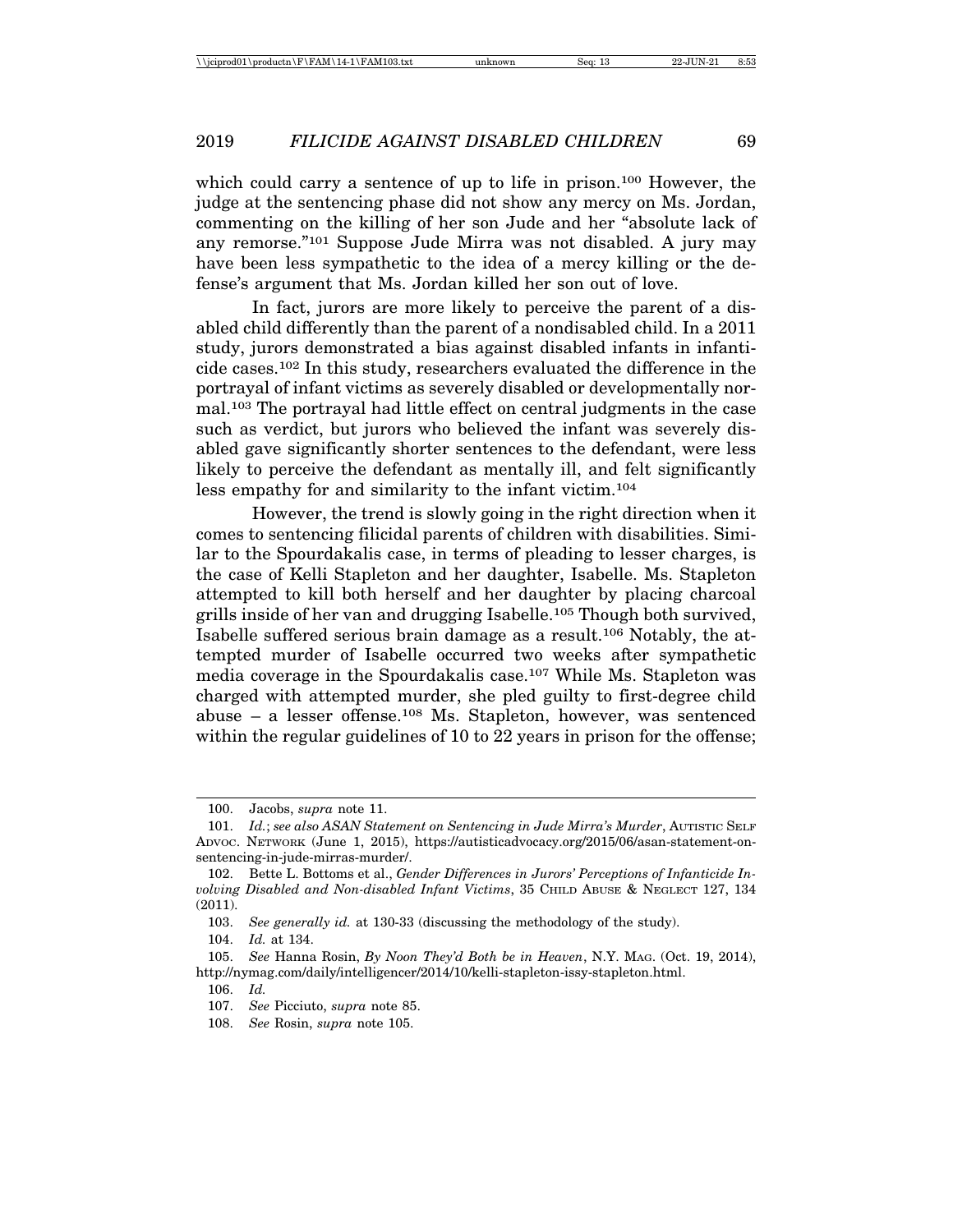this sentencing is also consistent with those received by parents charged with child abuse against their nondisabled child.109

The most recent victory within the disability community was in the death of London McCabe, a six-year-old autistic boy in Oregon whose mother threw him off a bridge.<sup>110</sup> While London's mother suffered from numerous mental illnesses, she was sentenced to life in prison.111 Building off of this trend towards seeking justice on behalf of disabled victims of filicide, prosecutors are seeking the death penalty following the murder of Alejandro Ripley, a 9-year-old autistic boy in Miami, Florida, whose mother drowned him in a canal.112 In the future, vigorous prosecutions, as in the cases of London's mother and Alejandro's mother, should discourage copycat filicides and give children with disabilities the same justice that they deserve, which their nondisabled peers have already been receiving.

North America has seen sentences for completed (not attempted) filicides ranging from three years all the way to life in prison with no consistency, beginning with Tracy Latimer's death in 1993 as the start of aggressive filicide coverage and awareness towards children with disabilities. This disparity is potentially a result of sympathy given to the parent by society for the "burden" they face in raising a child with a disability.

#### *B. Misplaced Sympathy: Lifting the Wrong Names and Voices*

Parents who murder their disabled children frequently receive a media platform that allows them to justify their actions during the time leading up to trial, after sentencing, and even after release. Further, the media reporting on filicide tells an altruistic and mercy killing story, rather than a victim-centered story.113 Most often, the parent is seen as the victim – rather than the disabled child – and the disabled child is made out to be a burden or difficult because of their varying disabilities.

<sup>109.</sup> *See* Jeff Truesdell, *Kelli Stapleton Sentenced to 10-22 Years for Attempt on Daughter with Autism's Life*, PEOPLE (Oct. 8, 2014, 9:45 PM), http://people.com/crime/kellistapleton-sentenced-to-10-22-years-for-attempt-on-daughter-with-autisms-life/.

<sup>110.</sup> Bever, *supra* note 92.

<sup>111.</sup> *Id.*

<sup>112.</sup> *Woman Accused of Killing Autistic Son Faces Death Penalty*, AP (Oct. 30, 2020), https://apnews.com/article/virus-outbreak-miami-florida-crime-77158bdb8aa952785cff1157 bc82b136.

<sup>113.</sup> SONYA FREEMAN LOFTIS, IMAGINING AUTISM: FICTION AND STEREOTYPES ON THE SPECTRUM 61-63 (2015).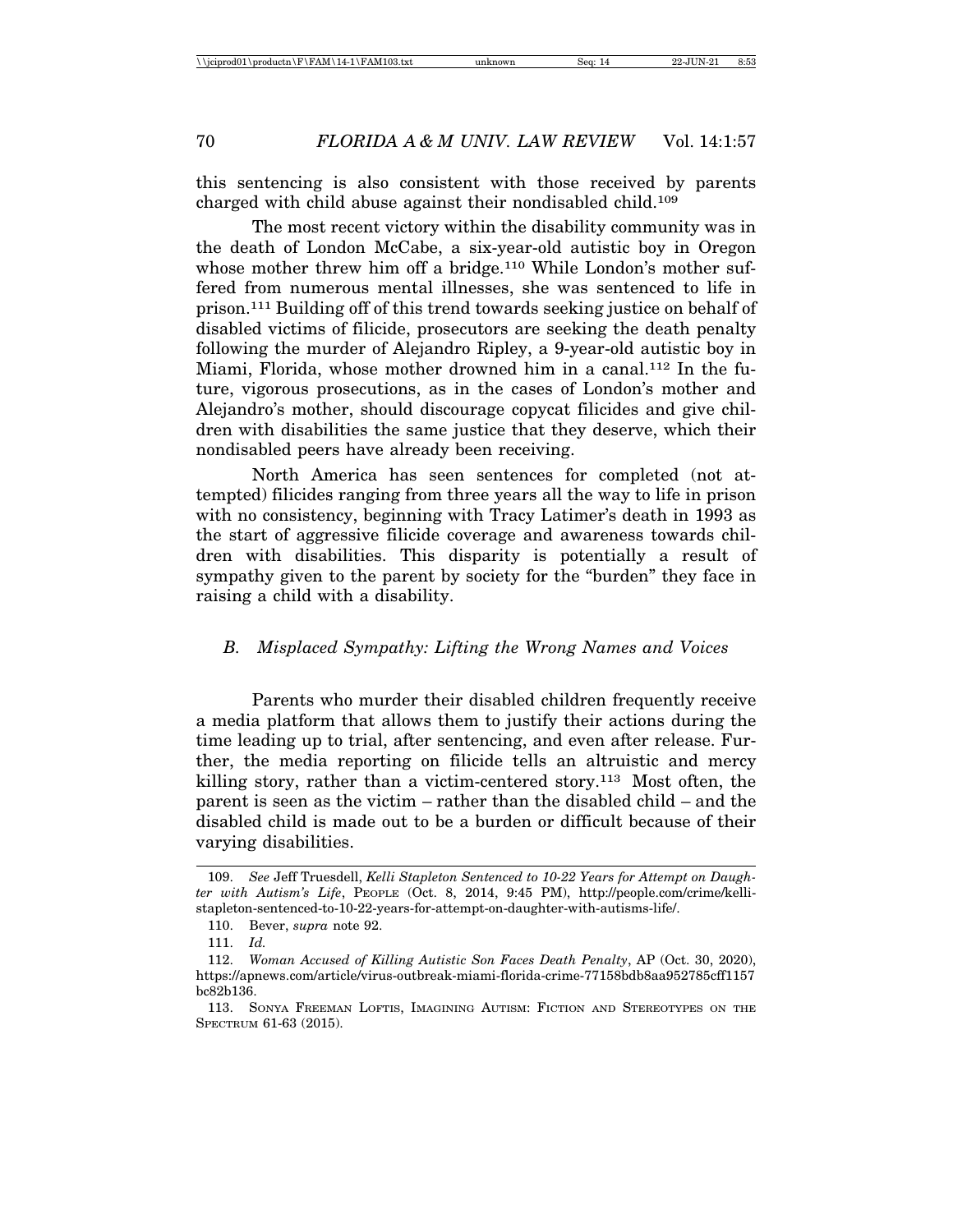The trend of giving altruism its platform in the filicide conversation began on October 24, 1993, when Robert Latimer, a farmer in Canada, piped carbon monoxide into his pickup truck to kill his twelveyear-old disabled daughter, Tracy.114 Tracy had a severe form of cerebral palsy where she was a quadriplegic, bedridden, and nonverbal.115 In her short life, Tracy had numerous surgeries even though she was not terminally ill.116 Mr. Latimer believed killing Tracy was less painful for her than allowing her to continue living.117 Mr. Latimer received two trials and at both, he was convicted of second degree murder.<sup>118</sup> Mr. Latimer was also to serve ten years in prison before he would even be given the opportunity for parole.<sup>119</sup>

To this day (and even after his release), Mr. Latimer still believes he did the right thing by ending his daughter's life while his wife and other children were at church.120 Tracy's life, however, was worth living and even the Supreme Court of Canada seemed to think so when it upheld Mr. Latimer's convictions.121 While Tracy's mental capacity was determined to be that of a four-month-old baby,<sup>122</sup> she could communicate through facial expressions, laughing, and crying.123 Tracy would typically light up when she was around family and loved when

115. *Id.* at 72.

116. *See id.* at 72-73 (discussing the surgeries Tracy had undergone and was expected to undergo).

117. *Id.* at 73.

118. *See* Alex MacPherson, *'What I Did Was Right': Robert Latimer Steadfast 24 Years After Daughter's Death*, SASKATOON STARPHOENIX, http://thestarphoenix.com/news/localnews/robert-latimer-mclachlin (last updated Oct. 31, 2017); *see also* Jason Proctor, *Robert Latimer, Convicted of Killing His Disabled Daughter, Applies for Pardon*, CBC NEWS CAN. (July 11, 2018, 5:51 PM), https://www.cbc.ca/news/canada/british-columbia/latimer-pardonmurder-justice-1.4743353 ("He has appeared twice before the Supreme Court of Canada – first in 1997 when the court offered a new trial due to jury interference.").

119. *See* Proctor, *supra* note 118 (noting that Latimer served a minimum ten-year sentence after refusing to admit it was wrong to end Tracy's life).

120. *Id.*; *see also 'Compassionate Homicide': The Law and Robert Latimer*, CBC NEWS CAN. (Dec. 6, 2010, 11:59 AM), http://www.cbc.ca/news/canada/compassionate-homicide-thelaw-and-robert-latimer-1.972561 (noting that Tracy's father speaking ten years after the incident believed he did the right thing).

121. *Robert William Latimer: In the Supreme Court of Canada*, *supra* note 114, at 72-73; *see also* MacPherson, *supra* note 118.

122. This is an example of mental age theory, which disability rights advocate purport is unhelpful when referring to disabled people because it robs them of dignity, freedom, and civil rights. *See* Ivanova Smith, *Mental Age Theory Hurts People with Intellectual Disabilities*, NOSMAG (Sept. 7, 2017), http://nosmag.org/mental-age-theory-hurts-people-withintellectual-disabilities/.

123. *Robert William Latimer: In the Supreme Court of Canada*, *supra* note 114, at 72.

<sup>114.</sup> *Robert William Latimer v. Her Majesty the Queen: In the Supreme Court of Canada*, 17 ISSUES L. & MED. 71, 72-73 (2001) (hereinafter "*Robert William Latimer: In the Supreme Court of Canada*").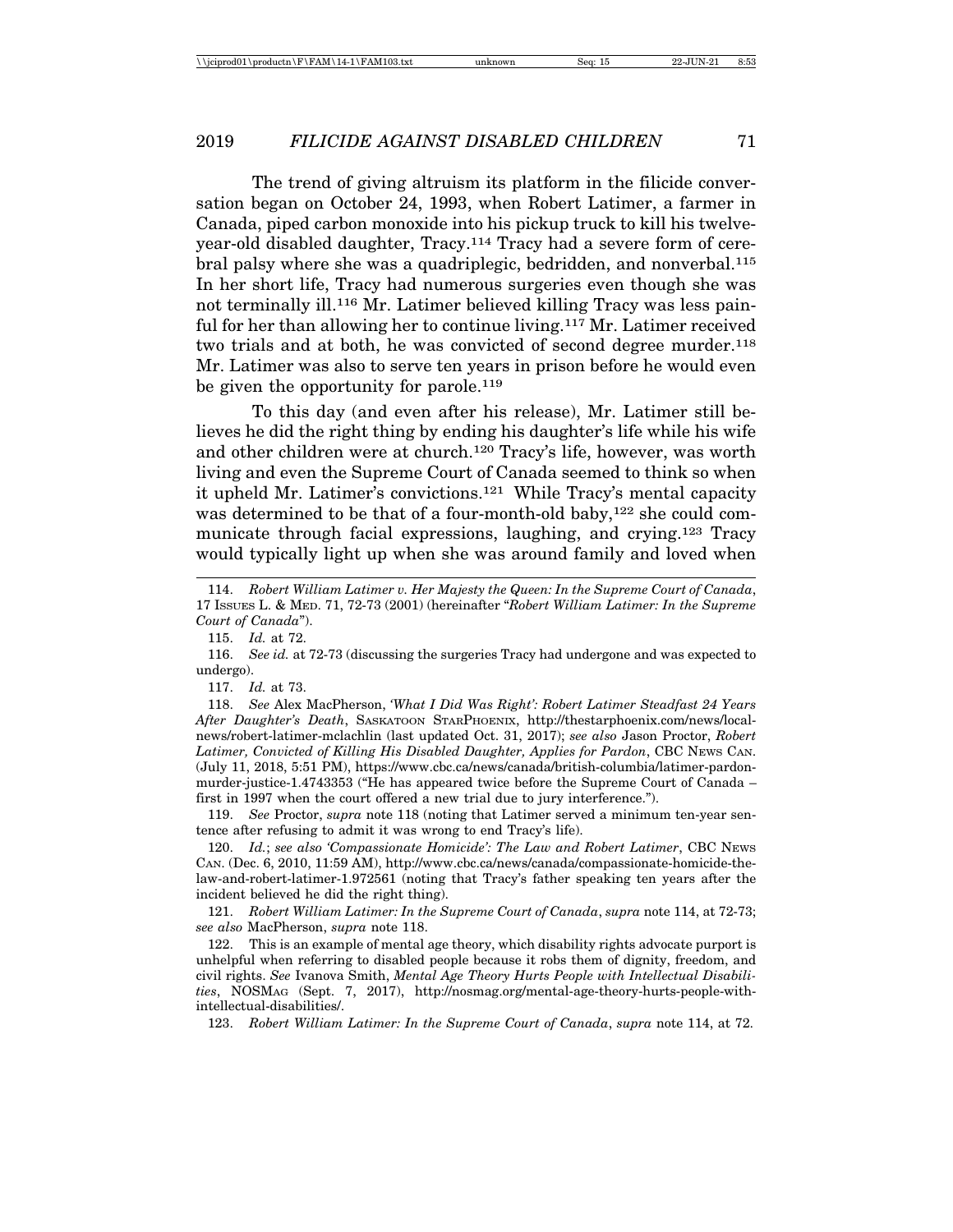her parents gently rocked her in their arms.<sup>124</sup> Tracy also loved music and she was able to play music on a radio that had a special button for her to use; she also enjoyed bonfires, being around her family and the circus.125 Yet, even though Tracy appeared to be happy and have many interests, Mr. Latimer contended her life was not worth living because of her disability.126 Mr. Latimer essentially took it upon himself to decide for Tracy whether or not her life was worth living.

Mr. Latimer's supposed mercy killing rhetoric and relatively light prison sentence could have potentially inspired hundreds of other parents to fall for the influence of compassionate homicide or euthanasia of disabled children. Twenty-four years after killing Tracy, Mr. Latimer continues to have a platform in newspapers and media to talk about why he believes Tracy's murder was justified.127 Media coverage on Tracy Latimer's death overwhelmingly used softer terminology like "euthanasia" or "mercy killing," rather than condemning Mr. Latimer's actions as murder or a crime.128 This language further contributes to the stigma created by the biomedical model of disability and allows one to sympathize with the parents who commit an altruistic filicide of their disabled child. Irresponsible media coverage regarding murders of children with disabilities as mercy killings do, in fact, lead to inspired, copycat murders.129 Irresponsible coverage has consequences because it does not help solve the growing number of developmentally disabled children that are dying at the hands of their parents.<sup>130</sup>

While copycats are inspired by headlines such as those in the Latimer case, the underlying concepts are the same. Gigi Jordan and her son, Jude Mirra, were not much different than Robert Latimer and his daughter, Tracy Latimer. Like Tracy's father, Ms. Jordan claimed Jude's death was the compassionate, right thing to do.131 Ms. Jordan

<sup>124.</sup> *Id.* at 73.

<sup>125.</sup> *Id.*

<sup>126.</sup> *Id.*

<sup>127.</sup> *See* MacPherson, *supra* note 118 (speaking to the press 24 years after the incident, Tracy's father states, "[w]hat I did was right, and the government and the authorities can't understand that. Or the fact that what they have done is wrong . . . [.]").

<sup>128.</sup> *See* Richard Lucardie & Dick Sosbey, *Portrayals of People with Cerebral Palsy in Homicide News*, 332 DEVELOPMENTAL DISABILITIES BULL. 99, 112 (2005) (finding in 97.74% of media stories concerning Tracy Latimer's death used the terms mercy killings and euthanasia).

<sup>129.</sup> *See id.* at 118 (suggesting that some of the media's portrayal of Tracy Latimer's killing may have resulted in copycat crimes).

<sup>130.</sup> *See* Picciuto, *supra* note 85.

<sup>131.</sup> McKinley, *supra* note 56, at 1.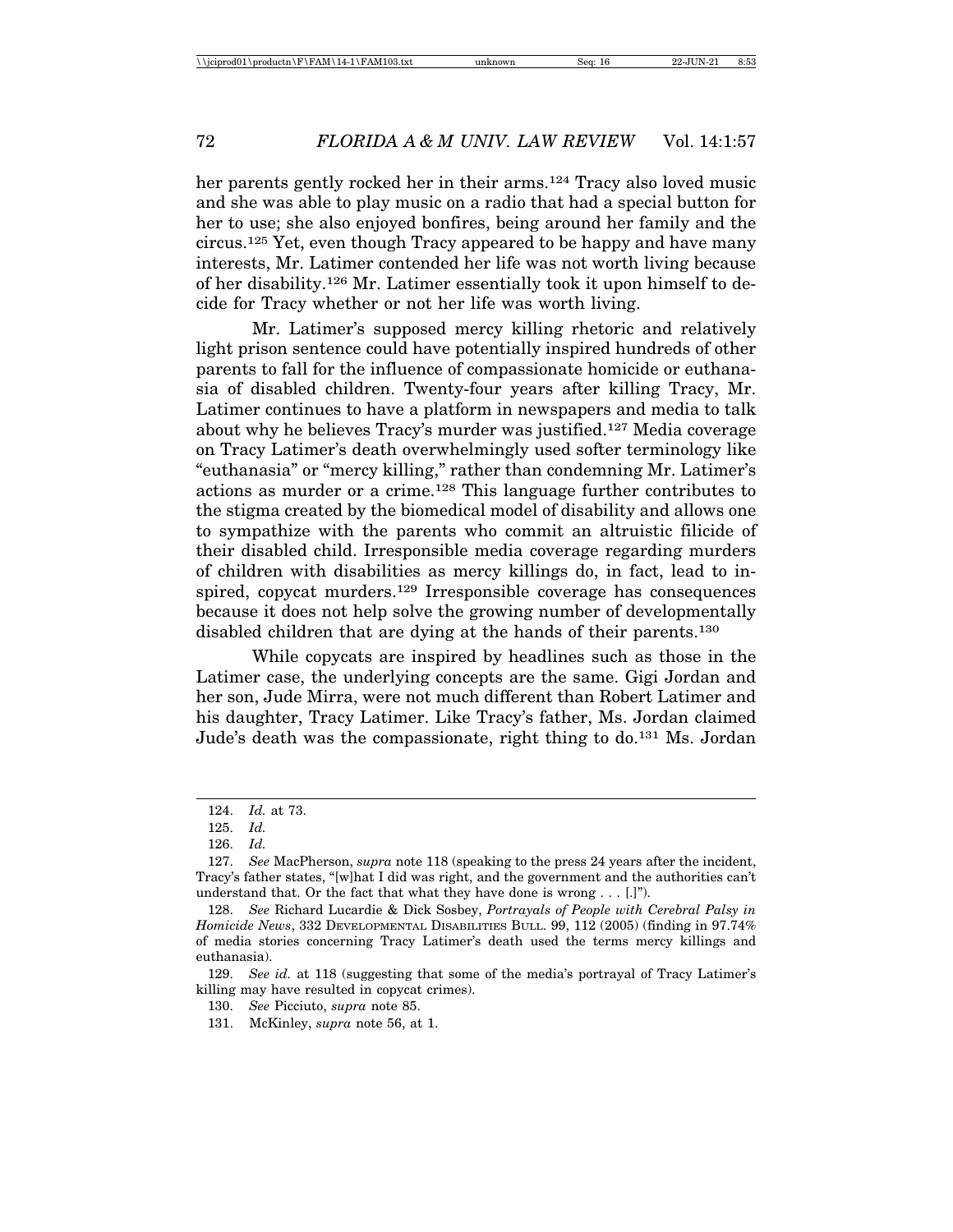also appeared on the *Dr. Phil* television show and shared how she killed her son out of love.132

Even with the case of Jillian McCabe– media reported (1) the "McCabes were good people," (2) Ms. McCabe was a "loving mother/ wife," and (3) about the difficulties Ms. McCabe faced while raising her son.133 Because Ms. McCabe received most of the media attention, she was able to control the narrative – that her son's death would make things easier on the family. The media explained that Ms. McCabe suffered from a mental illness and her husband had multiple sclerosis.134 The media also painted Ms. McCabe as stressed and depressed due to the stressors of raising an autistic child.135 The narrative did not focus on the real victim – six-year old London McCabe whose life was stripped from him by the person who was supposed to protect him. Instead, the media focused on his mother's depression and stress resulting from raising an autistic child, when the focus should have been solely on the six-year-old happy, smiley boy who loved big hats and fuzzy stuffed animals.136

Kelli Stapleton rounds out the recent media platform promoting the parents of disabled children as victims, and not the children as victims.137 After being incarcerated for attempted murder of her autistic daughter, Ms. Stapleton famously proclaimed, "the jail of Benzie County ha[d] been a much kinder warden than the jail of autism."138 This statement reaffirmed that the attempted murder was for Ms. Stapleton's own benefit as she had also blogged about her daughter and her life; the blog was aptly named "The Status Woe."139 The Status Woe was a way for Ms. Stapleton to garner sympathy in her plight of raising an autistic daughter.140

When Ms. Stapleton was on *Dr. Phil* in 2014, the segment was marketed and framed as "A Mother's Worst Nightmare"; the television

<sup>132.</sup> *Death on 5th Avenue, Millionaire Mom Accused of Murdering Son Speaks from Rikers Island*, DR. PHIL SHOW (Oct. 31, 2014), https://www.drphil.com/shows/2304/.

<sup>133.</sup> *See, e.g.*, Christine Mai-Duc, *Oregon Mom Suspected of Throwing Autistic Boy Off Bridge is Charged*, L.A. TIMES (Nov. 4, 2014, 11:57 AM), http://www.latimes.com/nation/ nationnow/la-na-nn-oregon-mother-son-bridge-20141104-story.html.

<sup>134.</sup> *Id.*; *see also* Bever, *supra* note 92.

<sup>135.</sup> *See, e.g.*, David M. Perry, *Why London McCabe's Death Matters*, CNN (Nov. 10, 2014, 9:05 AM), http://www.cnn.com/2014/11/10/opinion/perry-autism-london-mccabe/.

<sup>136.</sup> *Id.*

<sup>137.</sup> *See* Rosin, *supra* note 105.

<sup>138.</sup> *Id.*

<sup>139.</sup> *Id.*

<sup>140.</sup> *Id.* (expressing she wanted people to "understand the hardship of raising a violent autistic child . . . ." and "[her husband's] relatives saw the blog as proof that Kelli loved attention.").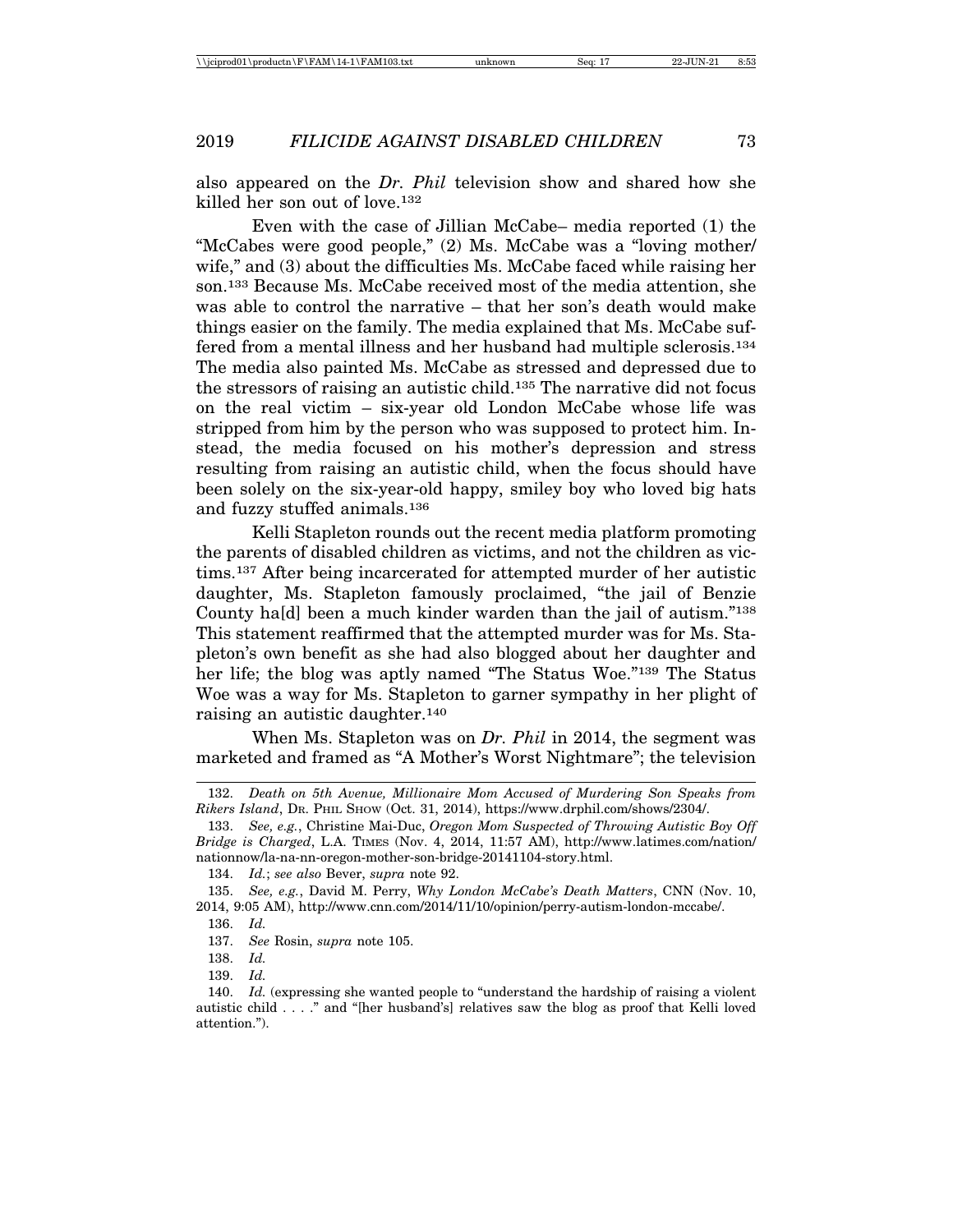show also brought on another mother who wanted to kill herself and her autistic child, but couldn't bring herself to do it.<sup>141</sup> Bringing another mother onto the show invited the public to place their sympathy in the filicidal parents, rather than for the child victims. Framing autism as a parent's worst nightmare bolsters the case for the altruistic filicide and society's sympathy towards filicidal parents. It hinders the case that disabled lives are worthy and enforces the belief that the happiness and wellbeing of a disabled child is worth less than the mother's intent of wanting her child to go to heaven.142

Overall though, none of these murders or attempted murders are assisted suicides. Murders or attempted murders towards other family members with disabilities, such as spouses, are often framed as assisted suicides or acts of love;<sup>143</sup> however, disability rights activists also consider assisted suicide a form of discrimination on the basis of disability.144 What differs is the aspect of consent and voice. Terminally ill patients at some point have or had the ability to advocate and share their wishes with loved ones, while with filicides, the parents take matters into their own hands and deem their children's lives not worth living. The child essentially is blamed for their own death, while the parent becomes the victim garnering sympathy for putting a child out of misery – but is it really misery when the child did not want to die?

#### III. MOURN FOR THE DEAD, FIGHT LIKE HELL FOR THE LIVING

Throughout the world, at the annual Disability Day of Mourning gatherings, there is always a call to action to prevent future filicides against people with disabilities. Zoe Gross, who founded the annual Day of Mourning tradition, shares that filicides against disabled children happen because of the normalization of previous filicides and murderers, such as Robert Latimer.145 There is an inher-

<sup>141.</sup> Haley Moss, *Stapleton Case Causes Autism in Kids to be Misunderstood*, ALLIGATOR (Sept. 25, 2014), http://www.alligator.org/opinion/columns/article\_8c6be544-4396-11e4 b10b-83589c07f9ef.html.

<sup>142.</sup> *Id.*

<sup>143.</sup> Sara Luterman, *There Is Nothing Loving About Killing Disabled People*, WASH. POST (Jan 1, 2020), https://www.washingtonpost.com/outlook/2020/01/01/there-is-nothingloving-about-killing-disabled-people/.

<sup>144.</sup> *See generally* Ron Amundson & Gayle Taira, *Our Lives and Ideologies: The Effect of Life Experience on the Perceived Morality of the Policy of Physician-Assisted Suicide*, 16 J. DISABILITY POL'Y STUDIES (2005).

<sup>145.</sup> *See* Zoe Gross, *Killing Words*, AUTISTIC SELF ADVOC. NETWORK (Apr. 10, 2012), http://autisticadvocacy.org/2012/04/killing-words/ ("When journalists call murderers 'loving and devoted parents,' when television shows give Robert Latimer airtime, when parents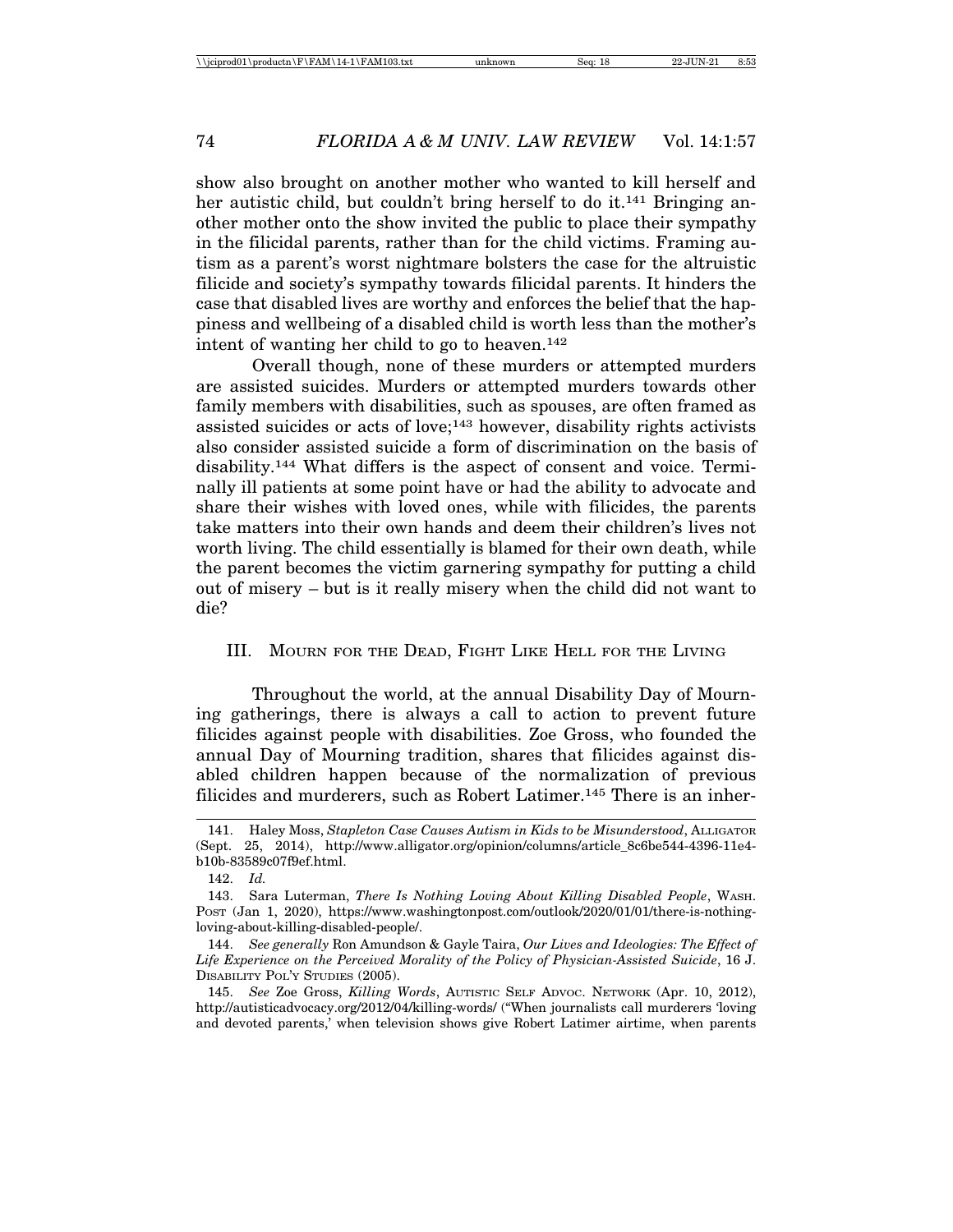ent belief in society that it is better to be dead than disabled.146 Parents believe they are easing their children's suffering through what has been described as mercy killings or voluntary euthanasia, yet the only ones who are able to determine the quality of life in these cases are those who were killed – the children with disabilities. The victims highlighted throughout this Article, such as Jude Mirra, Isabelle Stapleton, Tracy Latimer, and London McCabe, were all described as happy children (despite their varying challenges related to their disabilities), loved their family members, and had varying interests ranging from music to fuzzy stuffed animals.<sup>147</sup>

The steps needed going forward should be to prevent further filicides against disabled children. Activists continue to call for vigorous prosecutions of parents in order to deter future filicide and show other parents thinking of doing the same thing that it is not acceptable or sympathetic behavior. If Robert Latimer was not afforded the media platform he received to create his narrative, if Dorothy Spourdakalis' and Agatha Skrodzka had received a prison sentence in line with those of non-disabled children (not a meager three years), and if Gigi Jordan had been convicted of first-degree murder – then maybe this discussion would not be continuing and potential copycat killers would fear consequences from killing their own children. Parents have motive behind these killings and consequences must exist because filicide cannot be said to be solely a mental health problem, even if there are many filicidal parents that are afflicted with mental health conditions.<sup>148</sup>

The mental health aspect of people perceived to be loving parents acting horrifically in times of crisis fails to address the issues surrounding a child's disability. However, communities sometimes respond to filicide and mounting concern amongst distressed parents of disabled children as if such actions and distress are solely resulting from mental health crises. Solely viewing filicide against disabled children as a mental health issue ultimately centers the parent's need rather than the child's and the inequities disabled people face. In doing so, well-intentioned communities build upon a perceived need for respite and continued community support, such as through creating

normalize murder by saying that all special-needs have murderous thoughts, the result is an environment in which these murders are seen as acceptable.").

<sup>146.</sup> *See generally* Joel Michael Reynolds, *"I'd Rather be Dead Than Disabled" – The Ableist Conflation and The Meanings of Disability*, 3 REV. COMM. 149, 149-63 (2017) (proposing the use of albeit conflation of disabilities to better equip medical professionals to combat stigmas associated with disabilities).

<sup>147.</sup> *See* Perry, *supra* note 135; *see also Robert Latimer: In the Supreme Court of Canada*, *supra* note 110, at 73 (describing Tracy Latimer's hobbies of listening to music).

<sup>148.</sup> West, *supra* note 16, at 52.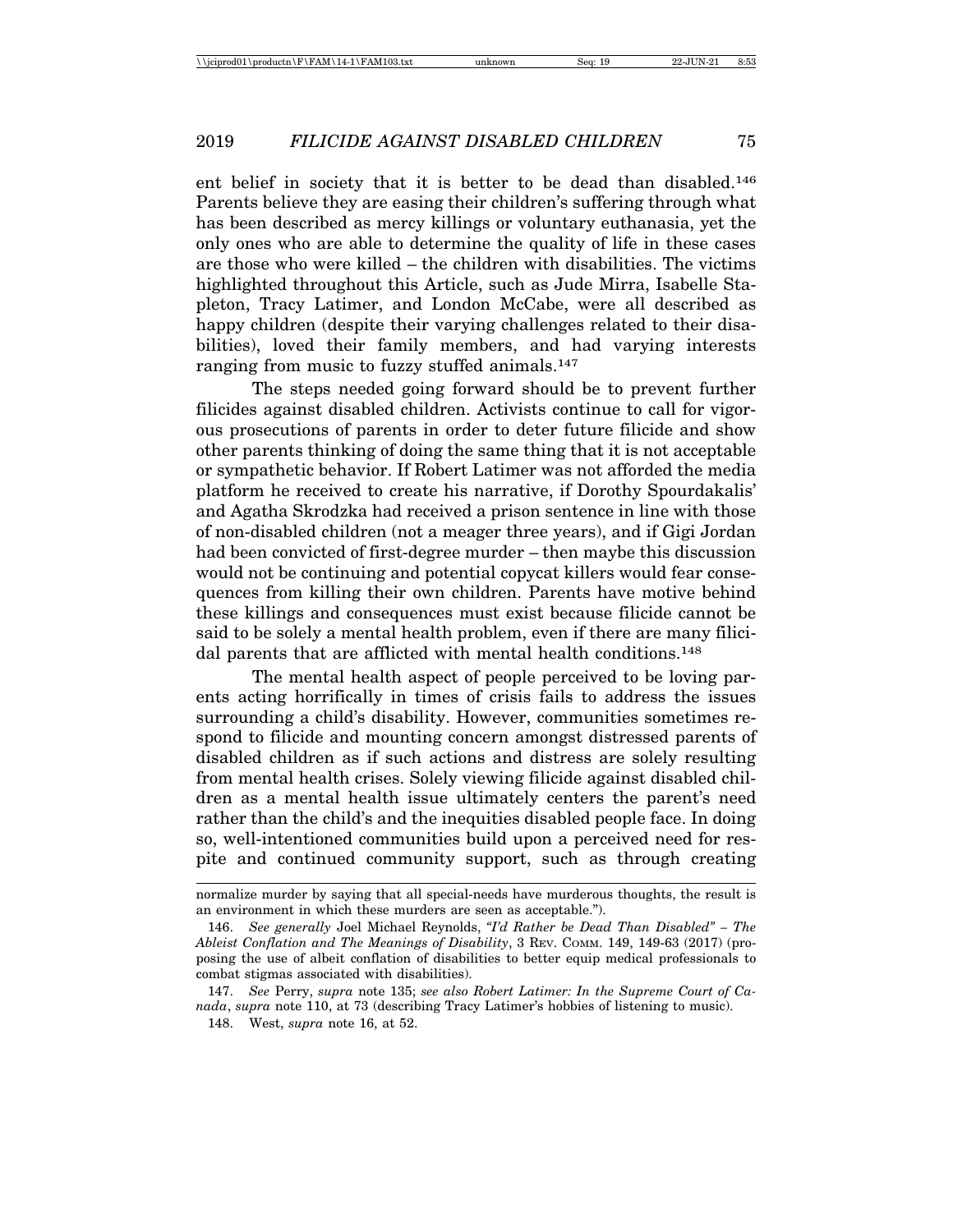hotlines for parents of disabled children,<sup>149</sup> or offering respite care services for parents,150 to hopefully alleviate stress and avert mental health crises. Yet these approaches fail to center the victims and continue to uphold the stereotypes and beliefs about the burdens of children with disabilities.

The Autistic Self-Advocacy Network, which helps sponsor the Day of Mourning each year, poses what the steps going forward should be. First, they recommend that the media conversation surrounding filicide change to focus on the victim, not the murderer.<sup>151</sup> Current media needs to cease referring to filicides as "mercy killings" and refrain from focusing on what makes the murderer a good, loving parent with few mentions of the actual victim – the disabled child.152 Instead, media should center their reporting on the child with a disability who was a victim of a crime their parent committed. Doing so would give the parent less sympathy from the public, a smaller platform from the media, as well as provide a clearer picture of who the real victim is, rather than being a ploy for parental pity. By refusing to "understand" or justify the killing of a disabled child, these filicides will be treated just as any other murder would be.

Similarly, the sentencing disparity between killers of disabled and nondisabled children needs to end. Filicidal parents of children with disabilities should be prosecuted under the fullest extent of the law.153 Vigorous prosecution will help deter copycat murderers and will also assist others to take filicide seriously while creating a sense of justice for disabled children, who oftentimes are seen as less than human when their parents are prosecuted, which ultimately leads to lighter sentences and acquittals.

State legislatures and Congress have the responsibility as well to increase funding and accessibility to disability services. Waitlists for Medicaid-funded home and community-based services for people with intellectual and developmental disabilities can last years and continue

<sup>149.</sup> Bianca Padr´o Ocasio, *After Death of Boy with Autism, Miami Special Needs Group Sees Rise in Crisis Calls*, MIAMI HERALD (May 24, 2020, 6:09 PM), https://www.miamiherald.com/news/local/community/miami-dade/article242970041.html.

<sup>150.</sup> Sergio Carmona, *JAFCO Resumes Respite Services Following Death of Autistic Child* (June 3, 2020, 12:21 PM) S. FLA. SUN-SENTINEL, https://www.sun-sentinel.com/florida -jewish-journal/broward/fl-jj-sunrise-jafco-emergency-respite-friendship-circle-20200603 qzdumiffebar5emkrujdkswkfa-story.html.

<sup>151.</sup> *Anti-Filicide Toolkit*, AUTISTIC SELF ADVOC. NETWORK (Jan. 2017), http://autisticad vocacy.org/wp-content/uploads/2015/01/ASAN-Anti-Filicide-Toolkit-How-Can-We-Prevent-This.pdf.

<sup>152.</sup> Perry et al., *supra* note 17, at 33.

<sup>153.</sup> *Anti-Filicide Toolkit*, *supra* note 151.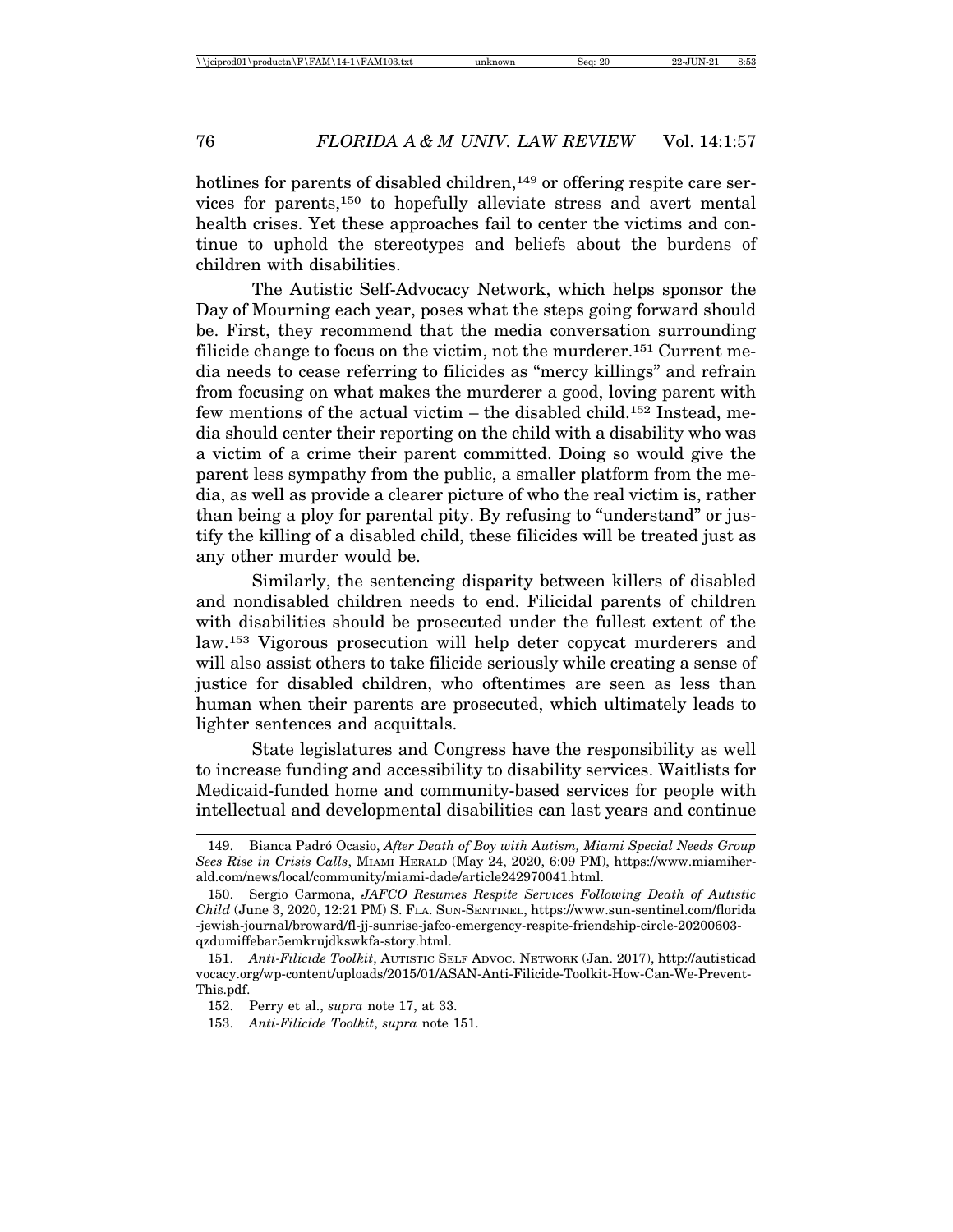to grow.154 Many parents of children with disabilities cite a lack of services as one factor leading to these killings. While lack of services has been a continuous problem within the disability community, federal and state governments have the ability to provide and streamline processes for such services as well as end the waitlists. All people with disabilities are entitled to accommodations in various settings such as schools, public places, and even at home.<sup>155</sup>

Further, one's disability is not a part of hate crime laws – adding it to the classes protected under hate crimes will allow for greater prosecution of disability-related murders.156 Policy changes have been in effect to combat filicide in the United States since 1999 with enactment of safe haven laws allowing parents to surrender custody of their newborns to the state without legal repercussions.157 Currently, fortysix states have safe haven laws.158 However, these laws only apply to newborns and do not protect infants or older children with disabilities. Safe haven laws are also problematic because not all disabilities are recognizable at birth or slightly thereafter. Some disabilities have later onset symptoms or no physically recognizable traits, such as autism, learning disorders, or intellectual impairments.<sup>159</sup> Though, safe haven laws may potentially help curb filicides against those with physical or genetic disabilities such as cerebral palsy or Down syndrome, they do not help those children diagnosed with autism spectrum disorders, who are most likely to be victims of filicide.<sup>160</sup> The risk factors for filicides in cases involving autistic children include, but are not limited to misinformation, lack of information, and lack of services; thus, education about developmental disabilities and empowerment may also offer a solution.161

<sup>154.</sup> Michelle Diament, *Nationally, Waiting Lists for Waiver Services Growing*, DISABIL-ITY SCOOP (Feb. 7, 2020), https://www.disabilityscoop.com/2020/02/07/nationally-waitinglists-waiver-services-growing/27783/.

<sup>155. 42</sup> U.S.C. § 12101 (2019); *see also* What is the Americans with Disabilities Act (ADA)?, ADA NAT'L NETWORK, https://adata.org/learn-about-ada (last visited Dec. 22, 2020).

<sup>156.</sup> *Anti-Filicide Toolkit*, *supra* note 151.

<sup>157.</sup> West, *supra* note 16, at 55.

<sup>158.</sup> *Id.*

<sup>159.</sup> National Institutes of Health, *When Do Children Usually Show Symptoms of Autism*, U.S. DEP'T HEALTH & HUM. SERVS., https://www.nichd.nih.gov/health/topics/autism/ conditioninfo/symptoms-appear (last visited Dec. 22, 2020) (noting diagnosis of autism usually occurs after three while symptoms begin to show during twelve to eighteen months); *Down Syndrome*, MAYO CLINIC, https://www.mayoclinic.org/diseases-conditions/down-syn drome/diagnosis-treatment/drc-20355983 (last visited Dec. 22, 2020) (noting Down Syndrome can be diagnosed while baby is in utero).

<sup>160.</sup> Coorg & Tournay, *supra* note 74, at 746.

<sup>161.</sup> Palermo, *supra* note 70, at 51.